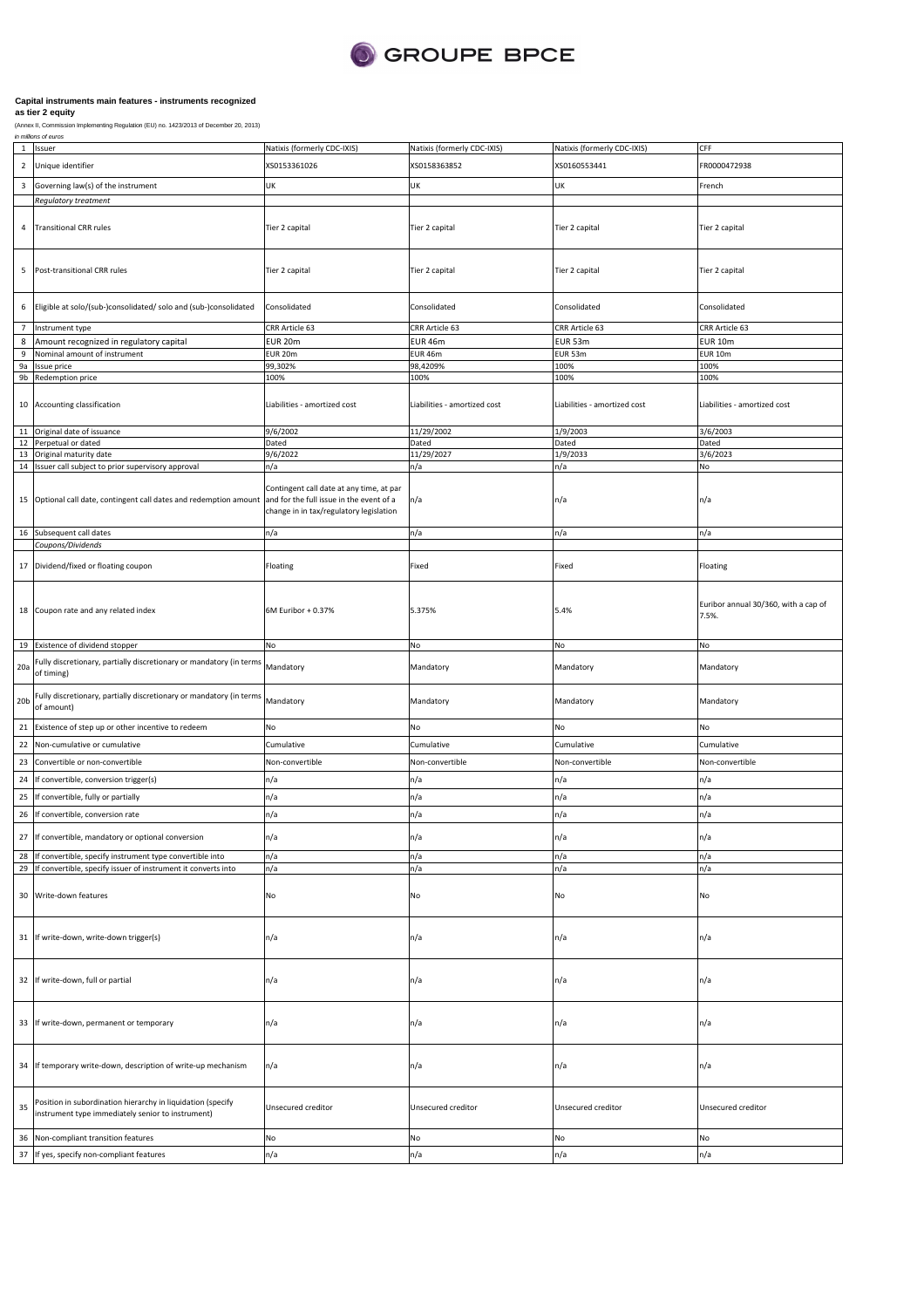

| $\mathbf{1}$            | Issuer                                                                                                                    | Natixis (formerly CDC-IXIS)  | Natixis (formerly CDC-IXIS)  | <b>BPCE (formerly CNCE)</b>                                        | <b>BPCE (formerly CNCE)</b>                                        |
|-------------------------|---------------------------------------------------------------------------------------------------------------------------|------------------------------|------------------------------|--------------------------------------------------------------------|--------------------------------------------------------------------|
| $\overline{2}$          | Unique identifier                                                                                                         | XS0160553441                 | XS01709333047                | FR0010206474                                                       | FR0010231191                                                       |
| $\overline{\mathbf{3}}$ | Governing law(s) of the instrument                                                                                        | UK                           | UK                           |                                                                    | French                                                             |
|                         | Regulatory treatment                                                                                                      |                              |                              | French                                                             |                                                                    |
|                         |                                                                                                                           |                              |                              |                                                                    |                                                                    |
| 4                       | <b>Transitional CRR rules</b>                                                                                             | Tier 2 capital               | Tier 2 capital               | Tier 2 capital                                                     | Tier 2 capital                                                     |
|                         |                                                                                                                           |                              |                              |                                                                    |                                                                    |
|                         |                                                                                                                           |                              |                              |                                                                    |                                                                    |
| 5                       | Post-transitional CRR rules                                                                                               | Tier 2 capital               | Tier 2 capital               | Tier 2 capital                                                     | Tier 2 capital                                                     |
|                         |                                                                                                                           |                              |                              |                                                                    |                                                                    |
| 6                       | Eligible at solo/(sub-)consolidated/ solo and (sub-)consolidated                                                          | Consolidated                 | Consolidated                 | Consolidated                                                       | Consolidated                                                       |
| $7\overline{ }$         | Instrument type                                                                                                           | CRR Article 63               | CRR Article 63               | CRR Article 63                                                     | CRR Article 63                                                     |
| $\bf 8$                 | Amount recognized in regulatory capital                                                                                   | EUR 7m                       | <b>EUR 1,5m</b>              | EUR 1m                                                             | EUR 9m                                                             |
| 9                       | Nominal amount of instrument                                                                                              | EUR 7m                       | <b>EUR 10m</b>               | <b>EUR 211m</b>                                                    | <b>EUR 203m</b>                                                    |
| 9a                      | Issue price                                                                                                               | 100%                         | 100%                         | 102.087%                                                           | 101.855%                                                           |
| 9b                      | Redemption price                                                                                                          | 100%                         | 100%                         | n/a                                                                | n/a                                                                |
| 10                      | Accounting classification                                                                                                 | Liabilities - amortized cost | Liabilities - amortized cost | Liabilities - amortized cost                                       | Liabilities - amortized cost                                       |
|                         |                                                                                                                           |                              |                              |                                                                    |                                                                    |
|                         | 11 Original date of issuance                                                                                              | 4/1/2003                     | 6/1/2003                     | 7/8/2005                                                           | 9/21/2005                                                          |
| 12                      | Perpetual or dated                                                                                                        | Dated                        | Dated                        | Dated                                                              | Dated                                                              |
|                         | 13 Original maturity date                                                                                                 | 1/9/2033                     | 3/31/2018                    | 7/8/2017                                                           | 9/21/2017                                                          |
| 14                      | Issuer call subject to prior supervisory approval                                                                         | n/a                          | n/a                          | No                                                                 | No                                                                 |
|                         |                                                                                                                           |                              |                              |                                                                    |                                                                    |
|                         | 15 Optional call date, contingent call dates and redemption amount n/a                                                    |                              | n/a                          | n/a                                                                | n/a                                                                |
|                         |                                                                                                                           |                              |                              |                                                                    |                                                                    |
|                         | 16 Subsequent call dates                                                                                                  | n/a                          | n/a                          | n/a                                                                | n/a                                                                |
|                         | Coupons/Dividends                                                                                                         |                              |                              |                                                                    |                                                                    |
| 17                      | Dividend/fixed or floating coupon                                                                                         | Fixed                        | Floating                     | Fixed                                                              | Fixed                                                              |
|                         |                                                                                                                           |                              |                              |                                                                    |                                                                    |
|                         |                                                                                                                           |                              |                              |                                                                    |                                                                    |
|                         | 18 Coupon rate and any related index                                                                                      | 5.4%                         | 6M Euribor + 0.28%           | 3.6%                                                               | 3.5%                                                               |
|                         |                                                                                                                           |                              |                              |                                                                    |                                                                    |
| 19                      | Existence of dividend stopper                                                                                             | No                           | No                           | No                                                                 | No                                                                 |
|                         | Fully discretionary, partially discretionary or mandatory (in terms                                                       |                              |                              |                                                                    |                                                                    |
| 20a                     | of timing)                                                                                                                | Mandatory                    | Mandatory                    | Mandatory                                                          | Mandatory                                                          |
|                         |                                                                                                                           |                              |                              |                                                                    |                                                                    |
| 20 <sub>b</sub>         | Fully discretionary, partially discretionary or mandatory (in terms<br>of amount)                                         | Mandatory                    | Mandatory                    | Mandatory                                                          | Mandatory                                                          |
|                         |                                                                                                                           |                              |                              |                                                                    |                                                                    |
| 21                      | Existence of step up or other incentive to redeem                                                                         | No                           | No                           | No                                                                 | No                                                                 |
| 22                      | Non-cumulative or cumulative                                                                                              | Cumulative                   | Cumulative                   | Cumulative                                                         | Cumulative                                                         |
| 23                      | Convertible or non-convertible                                                                                            | Non-convertible              | Non-convertible              | Non-convertible                                                    | Non-convertible                                                    |
| 24                      | If convertible, conversion trigger(s)                                                                                     | n/a                          | n/a                          | n/a                                                                | n/a                                                                |
| 25                      | If convertible, fully or partially                                                                                        | n/a                          | n/a                          | n/a                                                                | n/a                                                                |
| 26                      | If convertible, conversion rate                                                                                           | n/a                          | n/a                          | n/a                                                                | n/a                                                                |
| 27                      | If convertible, mandatory or optional conversion                                                                          | n/a                          | n/a                          | n/a                                                                | n/a                                                                |
|                         |                                                                                                                           |                              |                              |                                                                    |                                                                    |
| 28<br>29                | If convertible, specify instrument type convertible into<br>If convertible, specify issuer of instrument it converts into | n/a<br>n/a                   | n/a<br>n/a                   | n/a<br>n/a                                                         | n/a<br>n/a                                                         |
|                         |                                                                                                                           |                              |                              |                                                                    |                                                                    |
|                         | 30 Write-down features                                                                                                    | No                           | No                           | No                                                                 | No                                                                 |
|                         |                                                                                                                           |                              |                              |                                                                    |                                                                    |
|                         |                                                                                                                           |                              |                              |                                                                    |                                                                    |
|                         | 31 If write-down, write-down trigger(s)                                                                                   | n/a                          | n/a                          | n/a                                                                | n/a                                                                |
|                         |                                                                                                                           |                              |                              |                                                                    |                                                                    |
|                         |                                                                                                                           |                              |                              |                                                                    |                                                                    |
| 32                      | If write-down, full or partial                                                                                            | n/a                          | n/a                          | n/a                                                                | n/a                                                                |
|                         |                                                                                                                           |                              |                              |                                                                    |                                                                    |
| 33                      | If write-down, permanent or temporary                                                                                     | n/a                          | n/a                          | n/a                                                                | n/a                                                                |
|                         |                                                                                                                           |                              |                              |                                                                    |                                                                    |
|                         |                                                                                                                           |                              |                              |                                                                    |                                                                    |
| 34                      | If temporary write-down, description of write-up mechanism                                                                | n/a                          | n/a                          | n/a                                                                | n/a                                                                |
|                         |                                                                                                                           |                              |                              |                                                                    |                                                                    |
|                         |                                                                                                                           |                              |                              |                                                                    |                                                                    |
| 35                      | Position in subordination hierarchy in liquidation (specify<br>instrument type immediately senior to instrument)          | Unsecured creditor           | Unsecured creditor           | Instrument principal subordinated to<br>unsubordinated instruments | Instrument principal subordinated to<br>unsubordinated instruments |
|                         |                                                                                                                           |                              |                              |                                                                    |                                                                    |
| 36                      | Non-compliant transition features                                                                                         | No                           | No                           | No                                                                 | No                                                                 |
| 37                      | If yes, specify non-compliant features                                                                                    | n/a                          | n/a                          | n/a                                                                | n/a                                                                |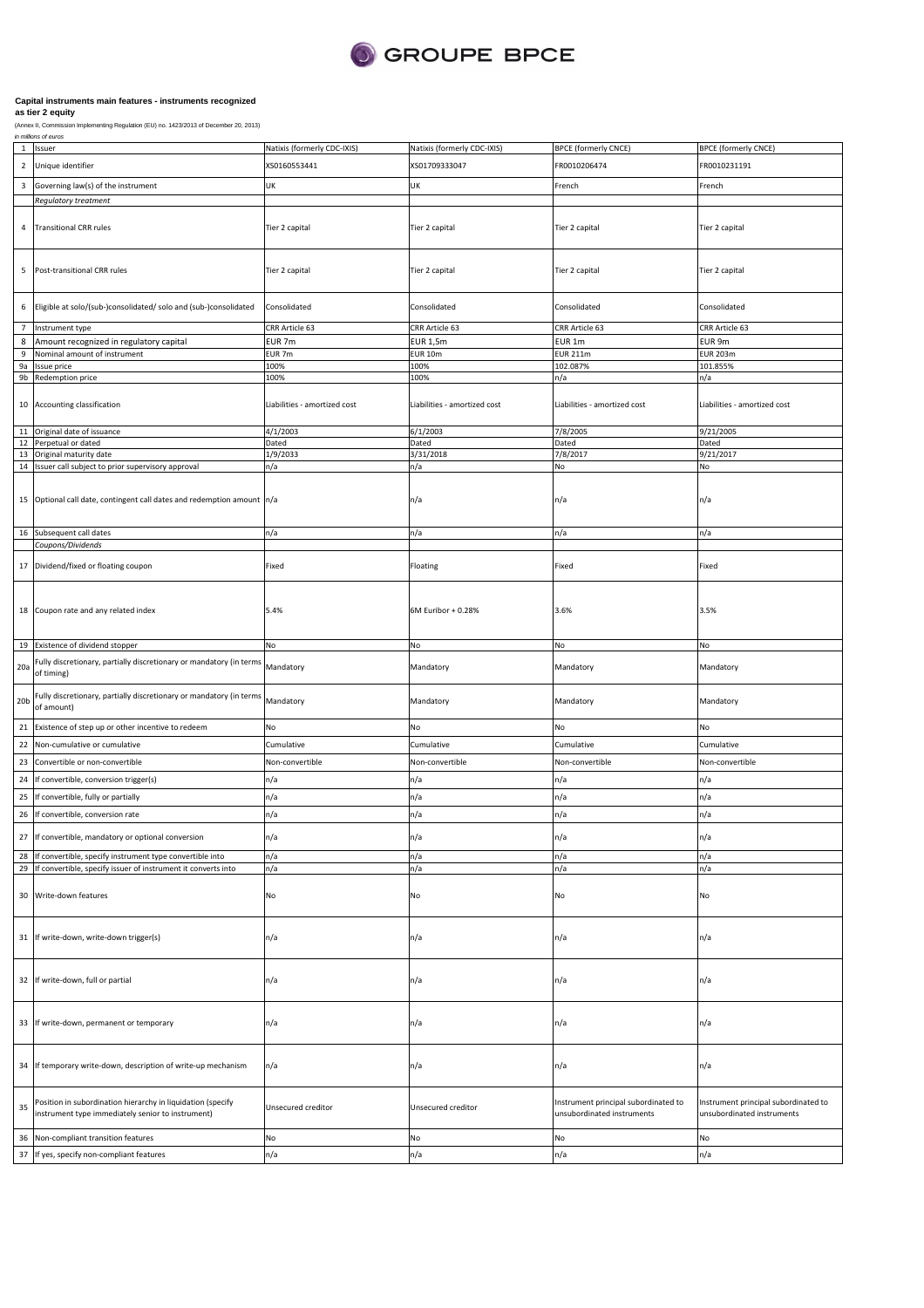

|                         | in millions of euros                                                |                                          |                                 |                                      |                                      |
|-------------------------|---------------------------------------------------------------------|------------------------------------------|---------------------------------|--------------------------------------|--------------------------------------|
| $\mathbf{1}$            | Issuer                                                              | Natixis                                  | Natixis                         | <b>BPCE (formerly BFBP)</b>          | <b>BPCE (formerly BFBP)</b>          |
| $\sqrt{2}$              | Unique identifier                                                   | FR0010405894                             | XS0301168281                    | FR0010479774                         | FR0010522342                         |
|                         |                                                                     |                                          |                                 |                                      |                                      |
| $\overline{\mathbf{3}}$ | Governing law(s) of the instrument                                  | French                                   | UK                              | French                               | French                               |
|                         | Regulatory treatment                                                |                                          |                                 |                                      |                                      |
|                         |                                                                     |                                          |                                 |                                      |                                      |
| 4                       | <b>Transitional CRR rules</b>                                       | Tier 2 capital                           | Tier 2 capital                  | Tier 2 capital                       | Tier 2 capital                       |
|                         |                                                                     |                                          |                                 |                                      |                                      |
|                         |                                                                     |                                          |                                 |                                      |                                      |
|                         |                                                                     |                                          |                                 |                                      |                                      |
| 5                       | Post-transitional CRR rules                                         | Tier 2 capital                           | Tier 2 capital                  | Tier 2 capital                       | Tier 2 capital                       |
|                         |                                                                     |                                          |                                 |                                      |                                      |
|                         |                                                                     |                                          |                                 |                                      |                                      |
| 6                       | Eligible at solo/(sub-)consolidated/ solo and (sub-)consolidated    | Consolidated                             | Consolidated                    | Consolidated                         | Consolidated                         |
|                         |                                                                     |                                          |                                 |                                      |                                      |
| $7\overline{ }$         | Instrument type                                                     | CRR Article 63                           | CRR Article 63                  | CRR Article 63                       | CRR Article 63                       |
| 8                       | Amount recognized in regulatory capital                             | <b>EUR 442m</b>                          | <b>EUR 103m</b>                 | <b>EUR 0,5m</b>                      | EUR 8m                               |
| $\boldsymbol{9}$        | Nominal amount of instrument                                        | <b>EUR 500m</b>                          | <b>EUR 100m</b>                 | EUR 79m                              | EUR 90m                              |
| 9a                      | Issue price                                                         | 100%                                     | 100%                            | 99.68%                               | 100%                                 |
| 9b                      | Redemption price                                                    | 100%                                     | 100%                            | n/a                                  | n/a                                  |
|                         |                                                                     |                                          |                                 |                                      |                                      |
|                         |                                                                     |                                          |                                 |                                      |                                      |
| 10                      | Accounting classification                                           | Liabilities - amortized cost             | Liabilities - fair value option | Liabilities - amortized cost         | Liabilities - amortized cost         |
|                         |                                                                     |                                          |                                 |                                      |                                      |
| 11                      | Original date of issuance                                           | 12/15/2006                               | 5/31/2007                       | 6/25/2007                            | 11/6/2007                            |
| 12                      | Perpetual or dated                                                  | Dated                                    | Dated                           | Dated                                | Dated                                |
| 13                      | Original maturity date                                              | 12/15/2021                               | 5/31/2022                       | 7/10/2017                            | 12/7/2017                            |
|                         | 14 Issuer call subject to prior supervisory approval                | n/a                                      | n/a                             | No                                   | No                                   |
|                         |                                                                     |                                          |                                 |                                      |                                      |
|                         |                                                                     | Contingent call date at any time, at par |                                 |                                      |                                      |
|                         | 15 Optional call date, contingent call dates and redemption amount  | and for the full issue in the event of a | n/a                             | n/a                                  | n/a                                  |
|                         |                                                                     | change in tax legislation                |                                 |                                      |                                      |
|                         |                                                                     |                                          |                                 |                                      |                                      |
|                         | 16 Subsequent call dates                                            | n/a                                      | n/a                             | n/a                                  | n/a                                  |
|                         | Coupons/Dividends                                                   |                                          |                                 |                                      |                                      |
|                         |                                                                     |                                          |                                 |                                      |                                      |
| 17                      | Dividend/fixed or floating coupon                                   | Floating                                 | Floating                        | Fixed                                | Fixed                                |
|                         |                                                                     |                                          |                                 |                                      |                                      |
|                         |                                                                     |                                          |                                 |                                      |                                      |
|                         |                                                                     |                                          |                                 |                                      |                                      |
|                         | 18 Coupon rate and any related index                                | 10y CMS                                  | 10y CMS                         | 4.5%                                 | 4.6%                                 |
|                         |                                                                     |                                          |                                 |                                      |                                      |
|                         |                                                                     |                                          |                                 |                                      |                                      |
| 19                      | Existence of dividend stopper                                       | No                                       | No                              | No                                   | No                                   |
|                         | Fully discretionary, partially discretionary or mandatory (in terms |                                          |                                 |                                      |                                      |
| 20a                     | of timing)                                                          | Mandatory                                | Mandatory                       | Mandatory                            | Mandatory                            |
|                         |                                                                     |                                          |                                 |                                      |                                      |
|                         | Fully discretionary, partially discretionary or mandatory (in terms |                                          |                                 |                                      |                                      |
| 20 <sub>b</sub>         | of amount)                                                          | Mandatory                                | Mandatory                       | Mandatory                            | Mandatory                            |
|                         |                                                                     |                                          |                                 |                                      |                                      |
| 21                      | Existence of step up or other incentive to redeem                   | No                                       | No                              | No                                   | No                                   |
| 22                      |                                                                     | Cumulative                               |                                 | Cumulative                           |                                      |
|                         | Non-cumulative or cumulative                                        |                                          | Cumulative                      |                                      | Cumulative                           |
| 23                      | Convertible or non-convertible                                      | Non-convertible                          | Non-convertible                 | Non-convertible                      | Non-convertible                      |
|                         |                                                                     |                                          |                                 |                                      |                                      |
| 24                      | If convertible, conversion trigger(s)                               | n/a                                      | n/a                             | n/a                                  | n/a                                  |
| 25                      | If convertible, fully or partially                                  | n/a                                      | n/a                             | n/a                                  | n/a                                  |
|                         | If convertible, conversion rate                                     |                                          |                                 |                                      |                                      |
| 26                      |                                                                     | n/a                                      | n/a                             | n/a                                  | n/a                                  |
| $27\,$                  |                                                                     |                                          |                                 |                                      |                                      |
|                         | If convertible, mandatory or optional conversion                    | n/a                                      | n/a                             | n/a                                  | n/a                                  |
| 28                      | If convertible, specify instrument type convertible into            | n/a                                      | n/a                             | n/a                                  | n/a                                  |
| 29                      | If convertible, specify issuer of instrument it converts into       | n/a                                      | n/a                             | n/a                                  | n/a                                  |
|                         |                                                                     |                                          |                                 |                                      |                                      |
| 30                      | Write-down features                                                 | No                                       | No                              | No                                   |                                      |
|                         |                                                                     |                                          |                                 |                                      | No                                   |
|                         |                                                                     |                                          |                                 |                                      |                                      |
|                         |                                                                     |                                          |                                 |                                      |                                      |
|                         | 31 If write-down, write-down trigger(s)                             | n/a                                      | n/a                             | n/a                                  | n/a                                  |
|                         |                                                                     |                                          |                                 |                                      |                                      |
|                         |                                                                     |                                          |                                 |                                      |                                      |
|                         |                                                                     |                                          |                                 |                                      |                                      |
|                         | 32 If write-down, full or partial                                   | n/a                                      | n/a                             | n/a                                  | n/a                                  |
|                         |                                                                     |                                          |                                 |                                      |                                      |
|                         |                                                                     |                                          |                                 |                                      |                                      |
|                         |                                                                     |                                          |                                 |                                      |                                      |
| 33                      | If write-down, permanent or temporary                               | n/a                                      | n/a                             | n/a                                  | n/a                                  |
|                         |                                                                     |                                          |                                 |                                      |                                      |
|                         |                                                                     |                                          |                                 |                                      |                                      |
| 34                      | If temporary write-down, description of write-up mechanism          | n/a                                      | n/a                             | n/a                                  | n/a                                  |
|                         |                                                                     |                                          |                                 |                                      |                                      |
|                         |                                                                     |                                          |                                 |                                      |                                      |
|                         |                                                                     |                                          |                                 |                                      |                                      |
| 35                      | Position in subordination hierarchy in liquidation (specify         | Unsecured creditor                       | Unsecured creditor              | Instrument principal subordinated to | Instrument principal subordinated to |
|                         | instrument type immediately senior to instrument)                   |                                          |                                 | unsubordinated instruments           | unsubordinated instruments           |
|                         |                                                                     |                                          |                                 |                                      |                                      |
| 36                      | Non-compliant transition features                                   | No                                       | No                              | No                                   | No                                   |
| 37                      | If yes, specify non-compliant features                              | n/a                                      | n/a                             | n/a                                  | n/a                                  |
|                         |                                                                     |                                          |                                 |                                      |                                      |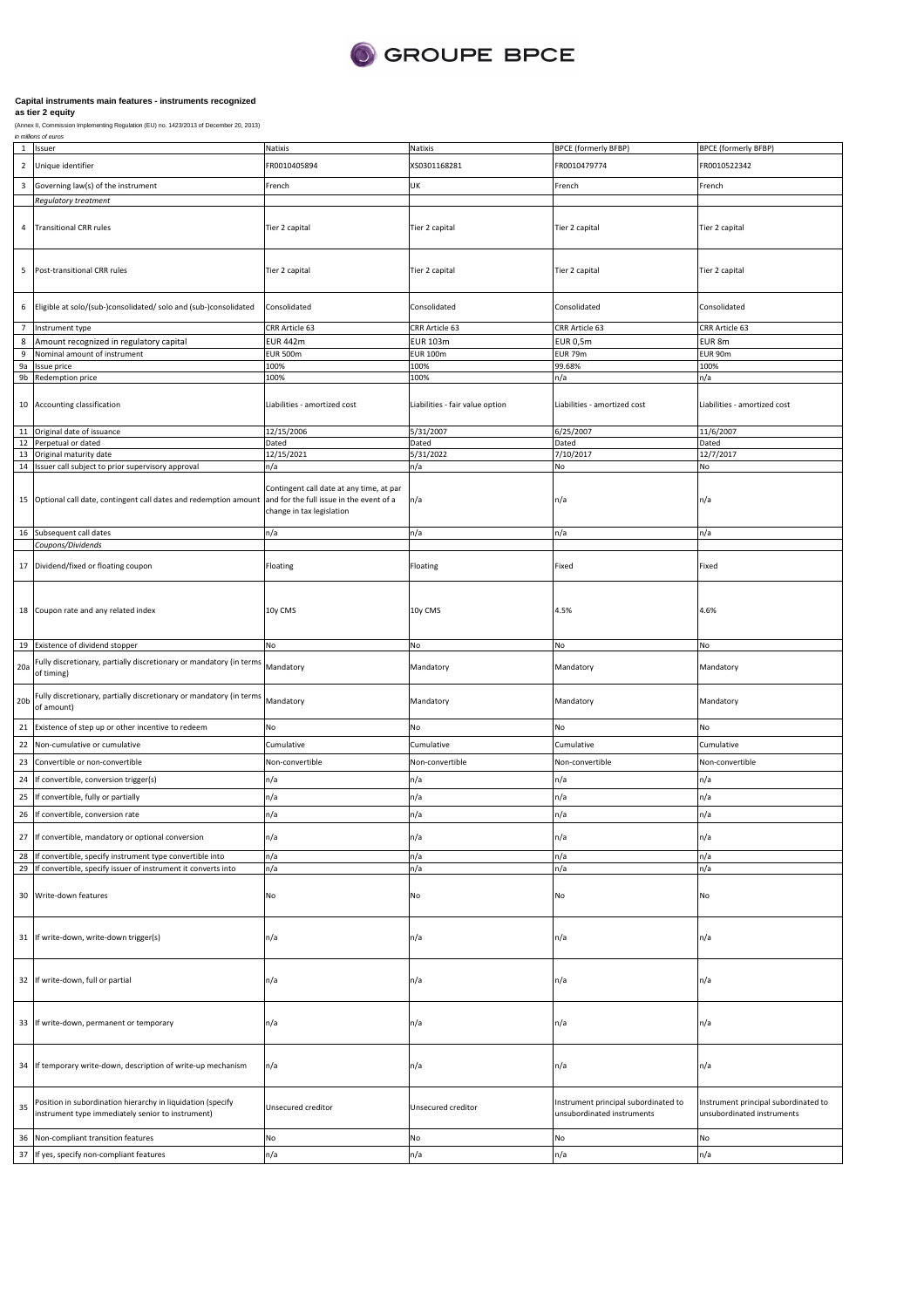

### **Capital instruments main features - instruments recognized**

### **as tier 2 equity**

(Annex II, Commission Implementing Regulation (EU) no. 1423/2013 of December 20, 2013)

### is of euros 1 Issue 2 Unique identifier 3 Governing law(s) of the instrument **Regulatory treatme** 4 Transitional CRR rules 5 Post-transitional CRR rules 6 Eligible at solo/(sub-)consolidated/ solo and (sub-)consolidated 7 Instrument type 8 Amount recognized in regulatory capital 9 Nominal amount of instrument ssue price 9b Redemption price 10 Accounting classification 11 Original date of issuance 12 Perpetual or dated 13 Original maturity date<br>14 Issuer call subject to p Issuer call subject to prior supervisory approval 15 Optional call date, contingent call dates and redemption amount 16 Subsequent call dates *Coupons/Dividends* 17 Dividend/fixed or floating coupon 18 Coupon rate and any related index 19 Existence of dividend stopper 20a Fully discretionary, partially discretionary or mandatory (in terms Mandatory of timing) 20b Fully discretionary, partially discretionary or mandatory (in terms of amount) 21 Existence of step up or other incentive to redeem 22 Non-cumulative or cumulative 23 Convertible or non-convertible 24 If convertible, conversion trigger(s) 25 If convertible, fully or partially 26 If convertible, conversion rate 27 If convertible, mandatory or optional conversion BPCE (formerly BFBP) BRED BRED BPCE (formerly CNCE) FR0010550806 Subordinated loan contract FR0010712935 FR0011538222 French French French French Tier 2 capital Tier 2 capital Tier 2 capital Tier 2 capital Tier 2 capital Tier 2 capital Tier 2 capital Tier 2 capital Consolidated Consolidated Consolidated Consolidated CRR Article 63 CRR Article 63 CRR Article 63 CRR Article 63 EUR 6m EUR 36m EUR 177m EUR 1,000m EUR 54m EUR 186m EUR 546m EUR 1,000m 100% 100% 100.913% 100% n/a 100% n/a n/a Liabilities - amortized cost Liabilities - amortized cost Liabilities - amortized cost Liabilities - amortized cost 12/28/2007 6/18/2008 2/13/2009 7/18/2013 Dated Dated Dated Dated 1/28/2018 6/18/2018 2/13/2019 7/18/2023 No No No No n/a n/a n/a n/a n/a n/a n/a n/a Fixed Fixed Fixed Fixed 4.6% 6.437% 5.75% 4.625% No No No No Mandatory Mandatory Mandatory Mandatory Mandatory Mandatory Mandatory Mandatory No No No No Cumulative Cumulative Cumulative Cumulative Non-convertible Non-convertible Non-convertible Non-convertible n/a n/a n/a n/a n/a n/a n/a n/a n/a n/a n/a n/a n/a n/a n/a n/a n/a n/a n/a n/a n/a n/a n/a n/a

| 28 | If convertible, specify instrument type convertible into                                                         | n/a                                                                | n/a                | n/a                                                                | n/a                                                                |
|----|------------------------------------------------------------------------------------------------------------------|--------------------------------------------------------------------|--------------------|--------------------------------------------------------------------|--------------------------------------------------------------------|
| 29 | If convertible, specify issuer of instrument it converts into                                                    | n/a                                                                | n/a                | n/a                                                                | n/a                                                                |
|    | 30 Write-down features                                                                                           | No                                                                 | <b>No</b>          | No                                                                 | No                                                                 |
|    | 31 If write-down, write-down trigger(s)                                                                          | n/a                                                                | n/a                | n/a                                                                | In/a                                                               |
|    | 32 If write-down, full or partial                                                                                | n/a                                                                | n/a                | n/a                                                                | In/a                                                               |
|    | 33 If write-down, permanent or temporary                                                                         | n/a                                                                | n/a                | n/a                                                                | In/a                                                               |
|    | 34 If temporary write-down, description of write-up mechanism                                                    | n/a                                                                | n/a                | n/a                                                                | In/a                                                               |
| 35 | Position in subordination hierarchy in liquidation (specify<br>instrument type immediately senior to instrument) | Instrument principal subordinated to<br>unsubordinated instruments | Unsecured creditor | Instrument principal subordinated to<br>unsubordinated instruments | Instrument principal subordinated to<br>unsubordinated instruments |
|    | 36 Non-compliant transition features                                                                             | No                                                                 | No                 | No                                                                 | No                                                                 |
|    | 37 If yes, specify non-compliant features                                                                        | n/a                                                                | n/a                | n/a                                                                | n/a                                                                |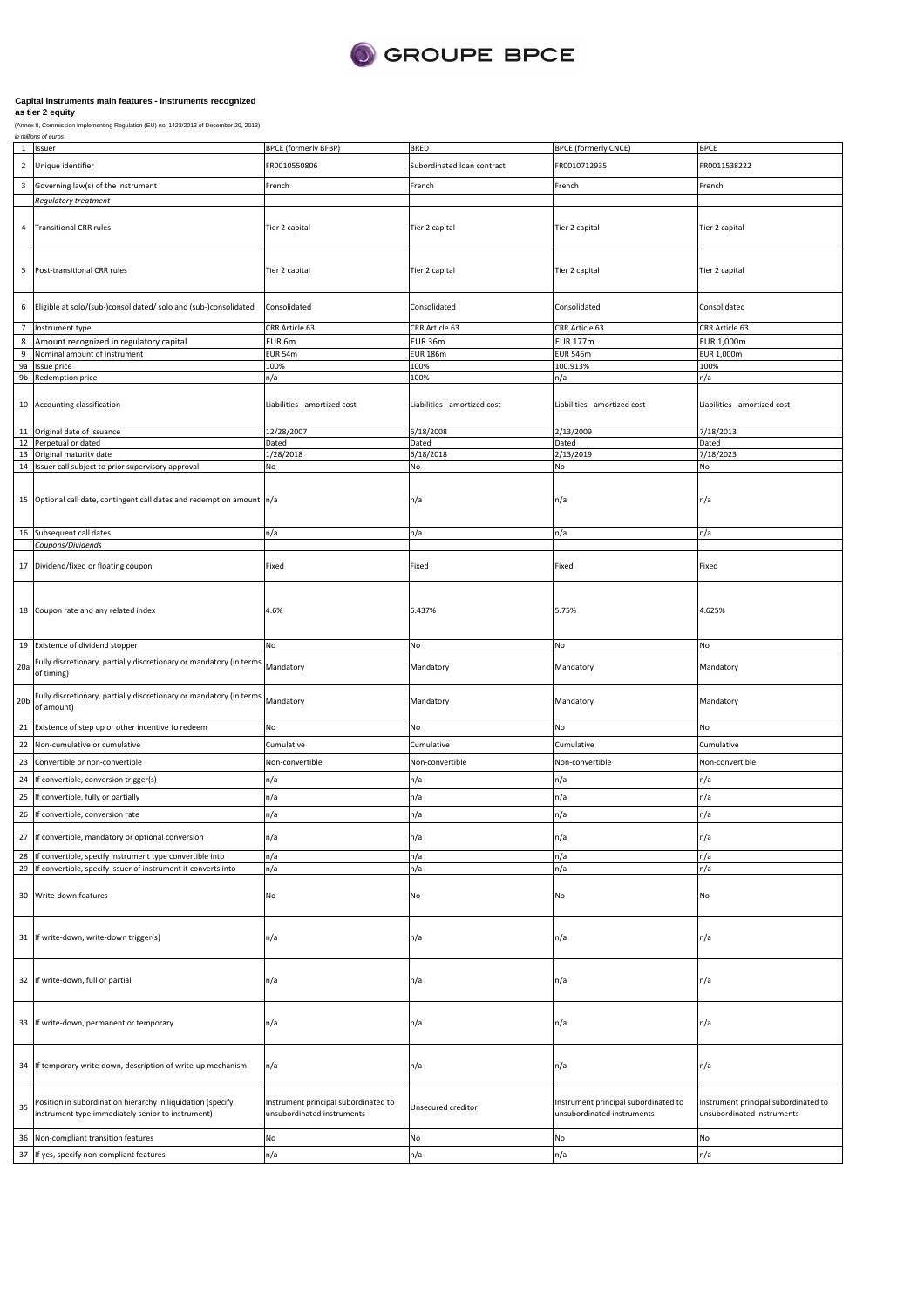

| 144A: US05578QAA13 / Reg S:<br>144A: US05578QAB95 / Reg S:<br>$\overline{2}$<br>Unique identifier<br>FR0011855287<br>FR0012018851<br>US05578UAA25<br>US05578UAB08<br>3<br>Governing law(s) of the instrument<br>New York State<br>New York State<br>French<br>French<br>Regulatory treatment<br><b>Transitional CRR rules</b><br>Tier 2 capital<br>4<br>Tier 2 capital<br>Tier 2 capital<br>Tier 2 capital<br>Post-transitional CRR rules<br>Tier 2 capital<br>5<br>Tier 2 capital<br>Tier 2 capital<br>Tier 2 capital<br>Eligible at solo/(sub-)consolidated/ solo and (sub-)consolidated<br>Consolidated<br>Consolidated<br>Consolidated<br>Consolidated<br>6<br>$\overline{7}$<br>CRR Article 63<br>CRR Article 63<br>CRR Article 63<br>Instrument type<br>CRR Article 63<br>8<br>Amount recognized in regulatory capital<br>EUR 1,315m<br>EUR 1,315m<br><b>EUR 854m</b><br>EUR 1,000m<br>9<br>Nominal amount of instrument<br>USD 1,500m<br>USD 1,500m<br><b>GBP 750m</b><br>EUR 1,000m<br>99.834%<br>99.815%<br>99.715%<br>99.715%<br>9a<br>Issue price<br>9b<br>Redemption price<br>n/a<br>n/a<br>n/a<br>n/a<br>10 Accounting classification<br>Liabilities - amortized cost<br>Liabilities - amortized cost<br>Liabilities - amortized cost<br>Liabilities - amortized cost<br>10/22/2013<br>1/21/2014<br>7/8/2014<br>11 Original date of issuance<br>4/16/2014<br>12<br>Perpetual or dated<br>Dated<br>Dated<br>Dated<br>Dated<br>13 Original maturity date<br>10/22/2023<br>7/21/2024<br>4/16/2029<br>7/8/2026<br>14 Issuer call subject to prior supervisory approval<br>No<br>Yes<br>No<br>No<br>15 Optional call date, contingent call dates and redemption amount n/a<br>n/a<br>7/8/2021 at par<br>n/a<br>16 Subsequent call dates<br>n/a<br>n/a<br>n/a<br>n/a<br>Coupons/Dividends<br>17 Dividend/fixed or floating coupon<br>Fixed<br>Fixed<br>Fixed<br>Fixed<br>18 Coupon rate and any related index<br>5.7%<br>5.15%<br>5.15%<br>call not exercised<br>19 Existence of dividend stopper<br>No<br>No<br>No<br>No<br>Fully discretionary, partially discretionary or mandatory (in terms<br>20a<br>Mandatory<br>Mandatory<br>Mandatory<br>Mandatory<br>of timing)<br>Fully discretionary, partially discretionary or mandatory (in terms<br>Mandatory<br>20 <sub>b</sub><br>Mandatory<br>Mandatory<br>Mandatory<br>of amount)<br>21<br>No<br>Existence of step up or other incentive to redeem<br>No<br>No<br>No<br>22<br>Cumulative<br>Cumulative<br>Cumulative<br>Cumulative<br>Non-cumulative or cumulative<br>23<br>Convertible or non-convertible<br>Non-convertible<br>Non-convertible<br>Non-convertible<br>Non-convertible<br>n/a<br>n/a<br>24<br>If convertible, conversion trigger(s)<br>n/a<br>n/a<br>n/a<br>n/a<br>n/a<br>n/a<br>25<br>If convertible, fully or partially<br>n/a<br>n/a<br>26<br>n/a<br>n/a<br>If convertible, conversion rate<br>$\frac{2}{\pi}$<br>If convertible, mandatory or optional conversion<br>n/a<br>n/a<br>n/a<br>n/a<br>28 If convertible, specify instrument type convertible into<br>n/a<br>n/a<br>n/a<br>n/a<br>If convertible, specify issuer of instrument it converts into<br>29<br>n/a<br>n/a<br>n/a<br>n/a<br>30 Write-down features<br>No<br>No<br>No<br>No<br>31 If write-down, write-down trigger(s)<br>n/a<br>n/a<br>n/a<br>n/a<br>32 If write-down, full or partial<br>n/a<br>n/a<br>n/a<br>n/a<br>33 If write-down, permanent or temporary<br>n/a<br>n/a<br>n/a<br>n/a<br>If temporary write-down, description of write-up mechanism<br>n/a<br>n/a<br>n/a<br>34<br>n/a<br>Position in subordination hierarchy in liquidation (specify<br>Instrument principal subordinated to<br>Instrument principal subordinated to<br>Instrument principal subordinated to<br>35<br>instrument type immediately senior to instrument)<br>unsubordinated instruments<br>unsubordinated instruments<br>unsubordinated instruments<br>instruments<br>Non-compliant transition features<br>No<br>No<br>No<br>No<br>36 | $\,$ 1 | Issuer | <b>BPCE</b> | <b>BPCE</b> | <b>BPCE</b> | <b>BPCE</b>                                                                                                              |
|----------------------------------------------------------------------------------------------------------------------------------------------------------------------------------------------------------------------------------------------------------------------------------------------------------------------------------------------------------------------------------------------------------------------------------------------------------------------------------------------------------------------------------------------------------------------------------------------------------------------------------------------------------------------------------------------------------------------------------------------------------------------------------------------------------------------------------------------------------------------------------------------------------------------------------------------------------------------------------------------------------------------------------------------------------------------------------------------------------------------------------------------------------------------------------------------------------------------------------------------------------------------------------------------------------------------------------------------------------------------------------------------------------------------------------------------------------------------------------------------------------------------------------------------------------------------------------------------------------------------------------------------------------------------------------------------------------------------------------------------------------------------------------------------------------------------------------------------------------------------------------------------------------------------------------------------------------------------------------------------------------------------------------------------------------------------------------------------------------------------------------------------------------------------------------------------------------------------------------------------------------------------------------------------------------------------------------------------------------------------------------------------------------------------------------------------------------------------------------------------------------------------------------------------------------------------------------------------------------------------------------------------------------------------------------------------------------------------------------------------------------------------------------------------------------------------------------------------------------------------------------------------------------------------------------------------------------------------------------------------------------------------------------------------------------------------------------------------------------------------------------------------------------------------------------------------------------------------------------------------------------------------------------------------------------------------------------------------------------------------------------------------------------------------------------------------------------------------------------------------------------------------------------------------------------------------------------------------------------------------------------------------------------------------------------------------------------------------------------------------------------------------------------------------------------------------------------------------------------------------------------------------------------------------------------------------------------------------------|--------|--------|-------------|-------------|-------------|--------------------------------------------------------------------------------------------------------------------------|
|                                                                                                                                                                                                                                                                                                                                                                                                                                                                                                                                                                                                                                                                                                                                                                                                                                                                                                                                                                                                                                                                                                                                                                                                                                                                                                                                                                                                                                                                                                                                                                                                                                                                                                                                                                                                                                                                                                                                                                                                                                                                                                                                                                                                                                                                                                                                                                                                                                                                                                                                                                                                                                                                                                                                                                                                                                                                                                                                                                                                                                                                                                                                                                                                                                                                                                                                                                                                                                                                                                                                                                                                                                                                                                                                                                                                                                                                                                                                                                            |        |        |             |             |             |                                                                                                                          |
|                                                                                                                                                                                                                                                                                                                                                                                                                                                                                                                                                                                                                                                                                                                                                                                                                                                                                                                                                                                                                                                                                                                                                                                                                                                                                                                                                                                                                                                                                                                                                                                                                                                                                                                                                                                                                                                                                                                                                                                                                                                                                                                                                                                                                                                                                                                                                                                                                                                                                                                                                                                                                                                                                                                                                                                                                                                                                                                                                                                                                                                                                                                                                                                                                                                                                                                                                                                                                                                                                                                                                                                                                                                                                                                                                                                                                                                                                                                                                                            |        |        |             |             |             |                                                                                                                          |
|                                                                                                                                                                                                                                                                                                                                                                                                                                                                                                                                                                                                                                                                                                                                                                                                                                                                                                                                                                                                                                                                                                                                                                                                                                                                                                                                                                                                                                                                                                                                                                                                                                                                                                                                                                                                                                                                                                                                                                                                                                                                                                                                                                                                                                                                                                                                                                                                                                                                                                                                                                                                                                                                                                                                                                                                                                                                                                                                                                                                                                                                                                                                                                                                                                                                                                                                                                                                                                                                                                                                                                                                                                                                                                                                                                                                                                                                                                                                                                            |        |        |             |             |             |                                                                                                                          |
|                                                                                                                                                                                                                                                                                                                                                                                                                                                                                                                                                                                                                                                                                                                                                                                                                                                                                                                                                                                                                                                                                                                                                                                                                                                                                                                                                                                                                                                                                                                                                                                                                                                                                                                                                                                                                                                                                                                                                                                                                                                                                                                                                                                                                                                                                                                                                                                                                                                                                                                                                                                                                                                                                                                                                                                                                                                                                                                                                                                                                                                                                                                                                                                                                                                                                                                                                                                                                                                                                                                                                                                                                                                                                                                                                                                                                                                                                                                                                                            |        |        |             |             |             |                                                                                                                          |
|                                                                                                                                                                                                                                                                                                                                                                                                                                                                                                                                                                                                                                                                                                                                                                                                                                                                                                                                                                                                                                                                                                                                                                                                                                                                                                                                                                                                                                                                                                                                                                                                                                                                                                                                                                                                                                                                                                                                                                                                                                                                                                                                                                                                                                                                                                                                                                                                                                                                                                                                                                                                                                                                                                                                                                                                                                                                                                                                                                                                                                                                                                                                                                                                                                                                                                                                                                                                                                                                                                                                                                                                                                                                                                                                                                                                                                                                                                                                                                            |        |        |             |             |             |                                                                                                                          |
|                                                                                                                                                                                                                                                                                                                                                                                                                                                                                                                                                                                                                                                                                                                                                                                                                                                                                                                                                                                                                                                                                                                                                                                                                                                                                                                                                                                                                                                                                                                                                                                                                                                                                                                                                                                                                                                                                                                                                                                                                                                                                                                                                                                                                                                                                                                                                                                                                                                                                                                                                                                                                                                                                                                                                                                                                                                                                                                                                                                                                                                                                                                                                                                                                                                                                                                                                                                                                                                                                                                                                                                                                                                                                                                                                                                                                                                                                                                                                                            |        |        |             |             |             |                                                                                                                          |
|                                                                                                                                                                                                                                                                                                                                                                                                                                                                                                                                                                                                                                                                                                                                                                                                                                                                                                                                                                                                                                                                                                                                                                                                                                                                                                                                                                                                                                                                                                                                                                                                                                                                                                                                                                                                                                                                                                                                                                                                                                                                                                                                                                                                                                                                                                                                                                                                                                                                                                                                                                                                                                                                                                                                                                                                                                                                                                                                                                                                                                                                                                                                                                                                                                                                                                                                                                                                                                                                                                                                                                                                                                                                                                                                                                                                                                                                                                                                                                            |        |        |             |             |             |                                                                                                                          |
|                                                                                                                                                                                                                                                                                                                                                                                                                                                                                                                                                                                                                                                                                                                                                                                                                                                                                                                                                                                                                                                                                                                                                                                                                                                                                                                                                                                                                                                                                                                                                                                                                                                                                                                                                                                                                                                                                                                                                                                                                                                                                                                                                                                                                                                                                                                                                                                                                                                                                                                                                                                                                                                                                                                                                                                                                                                                                                                                                                                                                                                                                                                                                                                                                                                                                                                                                                                                                                                                                                                                                                                                                                                                                                                                                                                                                                                                                                                                                                            |        |        |             |             |             |                                                                                                                          |
|                                                                                                                                                                                                                                                                                                                                                                                                                                                                                                                                                                                                                                                                                                                                                                                                                                                                                                                                                                                                                                                                                                                                                                                                                                                                                                                                                                                                                                                                                                                                                                                                                                                                                                                                                                                                                                                                                                                                                                                                                                                                                                                                                                                                                                                                                                                                                                                                                                                                                                                                                                                                                                                                                                                                                                                                                                                                                                                                                                                                                                                                                                                                                                                                                                                                                                                                                                                                                                                                                                                                                                                                                                                                                                                                                                                                                                                                                                                                                                            |        |        |             |             |             |                                                                                                                          |
|                                                                                                                                                                                                                                                                                                                                                                                                                                                                                                                                                                                                                                                                                                                                                                                                                                                                                                                                                                                                                                                                                                                                                                                                                                                                                                                                                                                                                                                                                                                                                                                                                                                                                                                                                                                                                                                                                                                                                                                                                                                                                                                                                                                                                                                                                                                                                                                                                                                                                                                                                                                                                                                                                                                                                                                                                                                                                                                                                                                                                                                                                                                                                                                                                                                                                                                                                                                                                                                                                                                                                                                                                                                                                                                                                                                                                                                                                                                                                                            |        |        |             |             |             |                                                                                                                          |
|                                                                                                                                                                                                                                                                                                                                                                                                                                                                                                                                                                                                                                                                                                                                                                                                                                                                                                                                                                                                                                                                                                                                                                                                                                                                                                                                                                                                                                                                                                                                                                                                                                                                                                                                                                                                                                                                                                                                                                                                                                                                                                                                                                                                                                                                                                                                                                                                                                                                                                                                                                                                                                                                                                                                                                                                                                                                                                                                                                                                                                                                                                                                                                                                                                                                                                                                                                                                                                                                                                                                                                                                                                                                                                                                                                                                                                                                                                                                                                            |        |        |             |             |             |                                                                                                                          |
|                                                                                                                                                                                                                                                                                                                                                                                                                                                                                                                                                                                                                                                                                                                                                                                                                                                                                                                                                                                                                                                                                                                                                                                                                                                                                                                                                                                                                                                                                                                                                                                                                                                                                                                                                                                                                                                                                                                                                                                                                                                                                                                                                                                                                                                                                                                                                                                                                                                                                                                                                                                                                                                                                                                                                                                                                                                                                                                                                                                                                                                                                                                                                                                                                                                                                                                                                                                                                                                                                                                                                                                                                                                                                                                                                                                                                                                                                                                                                                            |        |        |             |             |             |                                                                                                                          |
|                                                                                                                                                                                                                                                                                                                                                                                                                                                                                                                                                                                                                                                                                                                                                                                                                                                                                                                                                                                                                                                                                                                                                                                                                                                                                                                                                                                                                                                                                                                                                                                                                                                                                                                                                                                                                                                                                                                                                                                                                                                                                                                                                                                                                                                                                                                                                                                                                                                                                                                                                                                                                                                                                                                                                                                                                                                                                                                                                                                                                                                                                                                                                                                                                                                                                                                                                                                                                                                                                                                                                                                                                                                                                                                                                                                                                                                                                                                                                                            |        |        |             |             |             |                                                                                                                          |
|                                                                                                                                                                                                                                                                                                                                                                                                                                                                                                                                                                                                                                                                                                                                                                                                                                                                                                                                                                                                                                                                                                                                                                                                                                                                                                                                                                                                                                                                                                                                                                                                                                                                                                                                                                                                                                                                                                                                                                                                                                                                                                                                                                                                                                                                                                                                                                                                                                                                                                                                                                                                                                                                                                                                                                                                                                                                                                                                                                                                                                                                                                                                                                                                                                                                                                                                                                                                                                                                                                                                                                                                                                                                                                                                                                                                                                                                                                                                                                            |        |        |             |             |             |                                                                                                                          |
|                                                                                                                                                                                                                                                                                                                                                                                                                                                                                                                                                                                                                                                                                                                                                                                                                                                                                                                                                                                                                                                                                                                                                                                                                                                                                                                                                                                                                                                                                                                                                                                                                                                                                                                                                                                                                                                                                                                                                                                                                                                                                                                                                                                                                                                                                                                                                                                                                                                                                                                                                                                                                                                                                                                                                                                                                                                                                                                                                                                                                                                                                                                                                                                                                                                                                                                                                                                                                                                                                                                                                                                                                                                                                                                                                                                                                                                                                                                                                                            |        |        |             |             |             |                                                                                                                          |
|                                                                                                                                                                                                                                                                                                                                                                                                                                                                                                                                                                                                                                                                                                                                                                                                                                                                                                                                                                                                                                                                                                                                                                                                                                                                                                                                                                                                                                                                                                                                                                                                                                                                                                                                                                                                                                                                                                                                                                                                                                                                                                                                                                                                                                                                                                                                                                                                                                                                                                                                                                                                                                                                                                                                                                                                                                                                                                                                                                                                                                                                                                                                                                                                                                                                                                                                                                                                                                                                                                                                                                                                                                                                                                                                                                                                                                                                                                                                                                            |        |        |             |             |             |                                                                                                                          |
|                                                                                                                                                                                                                                                                                                                                                                                                                                                                                                                                                                                                                                                                                                                                                                                                                                                                                                                                                                                                                                                                                                                                                                                                                                                                                                                                                                                                                                                                                                                                                                                                                                                                                                                                                                                                                                                                                                                                                                                                                                                                                                                                                                                                                                                                                                                                                                                                                                                                                                                                                                                                                                                                                                                                                                                                                                                                                                                                                                                                                                                                                                                                                                                                                                                                                                                                                                                                                                                                                                                                                                                                                                                                                                                                                                                                                                                                                                                                                                            |        |        |             |             |             |                                                                                                                          |
|                                                                                                                                                                                                                                                                                                                                                                                                                                                                                                                                                                                                                                                                                                                                                                                                                                                                                                                                                                                                                                                                                                                                                                                                                                                                                                                                                                                                                                                                                                                                                                                                                                                                                                                                                                                                                                                                                                                                                                                                                                                                                                                                                                                                                                                                                                                                                                                                                                                                                                                                                                                                                                                                                                                                                                                                                                                                                                                                                                                                                                                                                                                                                                                                                                                                                                                                                                                                                                                                                                                                                                                                                                                                                                                                                                                                                                                                                                                                                                            |        |        |             |             |             |                                                                                                                          |
|                                                                                                                                                                                                                                                                                                                                                                                                                                                                                                                                                                                                                                                                                                                                                                                                                                                                                                                                                                                                                                                                                                                                                                                                                                                                                                                                                                                                                                                                                                                                                                                                                                                                                                                                                                                                                                                                                                                                                                                                                                                                                                                                                                                                                                                                                                                                                                                                                                                                                                                                                                                                                                                                                                                                                                                                                                                                                                                                                                                                                                                                                                                                                                                                                                                                                                                                                                                                                                                                                                                                                                                                                                                                                                                                                                                                                                                                                                                                                                            |        |        |             |             |             |                                                                                                                          |
|                                                                                                                                                                                                                                                                                                                                                                                                                                                                                                                                                                                                                                                                                                                                                                                                                                                                                                                                                                                                                                                                                                                                                                                                                                                                                                                                                                                                                                                                                                                                                                                                                                                                                                                                                                                                                                                                                                                                                                                                                                                                                                                                                                                                                                                                                                                                                                                                                                                                                                                                                                                                                                                                                                                                                                                                                                                                                                                                                                                                                                                                                                                                                                                                                                                                                                                                                                                                                                                                                                                                                                                                                                                                                                                                                                                                                                                                                                                                                                            |        |        |             |             |             |                                                                                                                          |
|                                                                                                                                                                                                                                                                                                                                                                                                                                                                                                                                                                                                                                                                                                                                                                                                                                                                                                                                                                                                                                                                                                                                                                                                                                                                                                                                                                                                                                                                                                                                                                                                                                                                                                                                                                                                                                                                                                                                                                                                                                                                                                                                                                                                                                                                                                                                                                                                                                                                                                                                                                                                                                                                                                                                                                                                                                                                                                                                                                                                                                                                                                                                                                                                                                                                                                                                                                                                                                                                                                                                                                                                                                                                                                                                                                                                                                                                                                                                                                            |        |        |             |             |             |                                                                                                                          |
|                                                                                                                                                                                                                                                                                                                                                                                                                                                                                                                                                                                                                                                                                                                                                                                                                                                                                                                                                                                                                                                                                                                                                                                                                                                                                                                                                                                                                                                                                                                                                                                                                                                                                                                                                                                                                                                                                                                                                                                                                                                                                                                                                                                                                                                                                                                                                                                                                                                                                                                                                                                                                                                                                                                                                                                                                                                                                                                                                                                                                                                                                                                                                                                                                                                                                                                                                                                                                                                                                                                                                                                                                                                                                                                                                                                                                                                                                                                                                                            |        |        |             |             |             |                                                                                                                          |
|                                                                                                                                                                                                                                                                                                                                                                                                                                                                                                                                                                                                                                                                                                                                                                                                                                                                                                                                                                                                                                                                                                                                                                                                                                                                                                                                                                                                                                                                                                                                                                                                                                                                                                                                                                                                                                                                                                                                                                                                                                                                                                                                                                                                                                                                                                                                                                                                                                                                                                                                                                                                                                                                                                                                                                                                                                                                                                                                                                                                                                                                                                                                                                                                                                                                                                                                                                                                                                                                                                                                                                                                                                                                                                                                                                                                                                                                                                                                                                            |        |        |             |             |             | 2.75% until 7/8/2021, then fixed rate<br>determined at the call date by the sum<br>of the 5-year mid-swap EUR + 1.83% if |
|                                                                                                                                                                                                                                                                                                                                                                                                                                                                                                                                                                                                                                                                                                                                                                                                                                                                                                                                                                                                                                                                                                                                                                                                                                                                                                                                                                                                                                                                                                                                                                                                                                                                                                                                                                                                                                                                                                                                                                                                                                                                                                                                                                                                                                                                                                                                                                                                                                                                                                                                                                                                                                                                                                                                                                                                                                                                                                                                                                                                                                                                                                                                                                                                                                                                                                                                                                                                                                                                                                                                                                                                                                                                                                                                                                                                                                                                                                                                                                            |        |        |             |             |             |                                                                                                                          |
|                                                                                                                                                                                                                                                                                                                                                                                                                                                                                                                                                                                                                                                                                                                                                                                                                                                                                                                                                                                                                                                                                                                                                                                                                                                                                                                                                                                                                                                                                                                                                                                                                                                                                                                                                                                                                                                                                                                                                                                                                                                                                                                                                                                                                                                                                                                                                                                                                                                                                                                                                                                                                                                                                                                                                                                                                                                                                                                                                                                                                                                                                                                                                                                                                                                                                                                                                                                                                                                                                                                                                                                                                                                                                                                                                                                                                                                                                                                                                                            |        |        |             |             |             |                                                                                                                          |
|                                                                                                                                                                                                                                                                                                                                                                                                                                                                                                                                                                                                                                                                                                                                                                                                                                                                                                                                                                                                                                                                                                                                                                                                                                                                                                                                                                                                                                                                                                                                                                                                                                                                                                                                                                                                                                                                                                                                                                                                                                                                                                                                                                                                                                                                                                                                                                                                                                                                                                                                                                                                                                                                                                                                                                                                                                                                                                                                                                                                                                                                                                                                                                                                                                                                                                                                                                                                                                                                                                                                                                                                                                                                                                                                                                                                                                                                                                                                                                            |        |        |             |             |             |                                                                                                                          |
|                                                                                                                                                                                                                                                                                                                                                                                                                                                                                                                                                                                                                                                                                                                                                                                                                                                                                                                                                                                                                                                                                                                                                                                                                                                                                                                                                                                                                                                                                                                                                                                                                                                                                                                                                                                                                                                                                                                                                                                                                                                                                                                                                                                                                                                                                                                                                                                                                                                                                                                                                                                                                                                                                                                                                                                                                                                                                                                                                                                                                                                                                                                                                                                                                                                                                                                                                                                                                                                                                                                                                                                                                                                                                                                                                                                                                                                                                                                                                                            |        |        |             |             |             |                                                                                                                          |
|                                                                                                                                                                                                                                                                                                                                                                                                                                                                                                                                                                                                                                                                                                                                                                                                                                                                                                                                                                                                                                                                                                                                                                                                                                                                                                                                                                                                                                                                                                                                                                                                                                                                                                                                                                                                                                                                                                                                                                                                                                                                                                                                                                                                                                                                                                                                                                                                                                                                                                                                                                                                                                                                                                                                                                                                                                                                                                                                                                                                                                                                                                                                                                                                                                                                                                                                                                                                                                                                                                                                                                                                                                                                                                                                                                                                                                                                                                                                                                            |        |        |             |             |             |                                                                                                                          |
|                                                                                                                                                                                                                                                                                                                                                                                                                                                                                                                                                                                                                                                                                                                                                                                                                                                                                                                                                                                                                                                                                                                                                                                                                                                                                                                                                                                                                                                                                                                                                                                                                                                                                                                                                                                                                                                                                                                                                                                                                                                                                                                                                                                                                                                                                                                                                                                                                                                                                                                                                                                                                                                                                                                                                                                                                                                                                                                                                                                                                                                                                                                                                                                                                                                                                                                                                                                                                                                                                                                                                                                                                                                                                                                                                                                                                                                                                                                                                                            |        |        |             |             |             |                                                                                                                          |
|                                                                                                                                                                                                                                                                                                                                                                                                                                                                                                                                                                                                                                                                                                                                                                                                                                                                                                                                                                                                                                                                                                                                                                                                                                                                                                                                                                                                                                                                                                                                                                                                                                                                                                                                                                                                                                                                                                                                                                                                                                                                                                                                                                                                                                                                                                                                                                                                                                                                                                                                                                                                                                                                                                                                                                                                                                                                                                                                                                                                                                                                                                                                                                                                                                                                                                                                                                                                                                                                                                                                                                                                                                                                                                                                                                                                                                                                                                                                                                            |        |        |             |             |             |                                                                                                                          |
|                                                                                                                                                                                                                                                                                                                                                                                                                                                                                                                                                                                                                                                                                                                                                                                                                                                                                                                                                                                                                                                                                                                                                                                                                                                                                                                                                                                                                                                                                                                                                                                                                                                                                                                                                                                                                                                                                                                                                                                                                                                                                                                                                                                                                                                                                                                                                                                                                                                                                                                                                                                                                                                                                                                                                                                                                                                                                                                                                                                                                                                                                                                                                                                                                                                                                                                                                                                                                                                                                                                                                                                                                                                                                                                                                                                                                                                                                                                                                                            |        |        |             |             |             |                                                                                                                          |
|                                                                                                                                                                                                                                                                                                                                                                                                                                                                                                                                                                                                                                                                                                                                                                                                                                                                                                                                                                                                                                                                                                                                                                                                                                                                                                                                                                                                                                                                                                                                                                                                                                                                                                                                                                                                                                                                                                                                                                                                                                                                                                                                                                                                                                                                                                                                                                                                                                                                                                                                                                                                                                                                                                                                                                                                                                                                                                                                                                                                                                                                                                                                                                                                                                                                                                                                                                                                                                                                                                                                                                                                                                                                                                                                                                                                                                                                                                                                                                            |        |        |             |             |             |                                                                                                                          |
|                                                                                                                                                                                                                                                                                                                                                                                                                                                                                                                                                                                                                                                                                                                                                                                                                                                                                                                                                                                                                                                                                                                                                                                                                                                                                                                                                                                                                                                                                                                                                                                                                                                                                                                                                                                                                                                                                                                                                                                                                                                                                                                                                                                                                                                                                                                                                                                                                                                                                                                                                                                                                                                                                                                                                                                                                                                                                                                                                                                                                                                                                                                                                                                                                                                                                                                                                                                                                                                                                                                                                                                                                                                                                                                                                                                                                                                                                                                                                                            |        |        |             |             |             |                                                                                                                          |
|                                                                                                                                                                                                                                                                                                                                                                                                                                                                                                                                                                                                                                                                                                                                                                                                                                                                                                                                                                                                                                                                                                                                                                                                                                                                                                                                                                                                                                                                                                                                                                                                                                                                                                                                                                                                                                                                                                                                                                                                                                                                                                                                                                                                                                                                                                                                                                                                                                                                                                                                                                                                                                                                                                                                                                                                                                                                                                                                                                                                                                                                                                                                                                                                                                                                                                                                                                                                                                                                                                                                                                                                                                                                                                                                                                                                                                                                                                                                                                            |        |        |             |             |             |                                                                                                                          |
|                                                                                                                                                                                                                                                                                                                                                                                                                                                                                                                                                                                                                                                                                                                                                                                                                                                                                                                                                                                                                                                                                                                                                                                                                                                                                                                                                                                                                                                                                                                                                                                                                                                                                                                                                                                                                                                                                                                                                                                                                                                                                                                                                                                                                                                                                                                                                                                                                                                                                                                                                                                                                                                                                                                                                                                                                                                                                                                                                                                                                                                                                                                                                                                                                                                                                                                                                                                                                                                                                                                                                                                                                                                                                                                                                                                                                                                                                                                                                                            |        |        |             |             |             |                                                                                                                          |
|                                                                                                                                                                                                                                                                                                                                                                                                                                                                                                                                                                                                                                                                                                                                                                                                                                                                                                                                                                                                                                                                                                                                                                                                                                                                                                                                                                                                                                                                                                                                                                                                                                                                                                                                                                                                                                                                                                                                                                                                                                                                                                                                                                                                                                                                                                                                                                                                                                                                                                                                                                                                                                                                                                                                                                                                                                                                                                                                                                                                                                                                                                                                                                                                                                                                                                                                                                                                                                                                                                                                                                                                                                                                                                                                                                                                                                                                                                                                                                            |        |        |             |             |             |                                                                                                                          |
|                                                                                                                                                                                                                                                                                                                                                                                                                                                                                                                                                                                                                                                                                                                                                                                                                                                                                                                                                                                                                                                                                                                                                                                                                                                                                                                                                                                                                                                                                                                                                                                                                                                                                                                                                                                                                                                                                                                                                                                                                                                                                                                                                                                                                                                                                                                                                                                                                                                                                                                                                                                                                                                                                                                                                                                                                                                                                                                                                                                                                                                                                                                                                                                                                                                                                                                                                                                                                                                                                                                                                                                                                                                                                                                                                                                                                                                                                                                                                                            |        |        |             |             |             |                                                                                                                          |
|                                                                                                                                                                                                                                                                                                                                                                                                                                                                                                                                                                                                                                                                                                                                                                                                                                                                                                                                                                                                                                                                                                                                                                                                                                                                                                                                                                                                                                                                                                                                                                                                                                                                                                                                                                                                                                                                                                                                                                                                                                                                                                                                                                                                                                                                                                                                                                                                                                                                                                                                                                                                                                                                                                                                                                                                                                                                                                                                                                                                                                                                                                                                                                                                                                                                                                                                                                                                                                                                                                                                                                                                                                                                                                                                                                                                                                                                                                                                                                            |        |        |             |             |             |                                                                                                                          |
|                                                                                                                                                                                                                                                                                                                                                                                                                                                                                                                                                                                                                                                                                                                                                                                                                                                                                                                                                                                                                                                                                                                                                                                                                                                                                                                                                                                                                                                                                                                                                                                                                                                                                                                                                                                                                                                                                                                                                                                                                                                                                                                                                                                                                                                                                                                                                                                                                                                                                                                                                                                                                                                                                                                                                                                                                                                                                                                                                                                                                                                                                                                                                                                                                                                                                                                                                                                                                                                                                                                                                                                                                                                                                                                                                                                                                                                                                                                                                                            |        |        |             |             |             |                                                                                                                          |
|                                                                                                                                                                                                                                                                                                                                                                                                                                                                                                                                                                                                                                                                                                                                                                                                                                                                                                                                                                                                                                                                                                                                                                                                                                                                                                                                                                                                                                                                                                                                                                                                                                                                                                                                                                                                                                                                                                                                                                                                                                                                                                                                                                                                                                                                                                                                                                                                                                                                                                                                                                                                                                                                                                                                                                                                                                                                                                                                                                                                                                                                                                                                                                                                                                                                                                                                                                                                                                                                                                                                                                                                                                                                                                                                                                                                                                                                                                                                                                            |        |        |             |             |             |                                                                                                                          |
|                                                                                                                                                                                                                                                                                                                                                                                                                                                                                                                                                                                                                                                                                                                                                                                                                                                                                                                                                                                                                                                                                                                                                                                                                                                                                                                                                                                                                                                                                                                                                                                                                                                                                                                                                                                                                                                                                                                                                                                                                                                                                                                                                                                                                                                                                                                                                                                                                                                                                                                                                                                                                                                                                                                                                                                                                                                                                                                                                                                                                                                                                                                                                                                                                                                                                                                                                                                                                                                                                                                                                                                                                                                                                                                                                                                                                                                                                                                                                                            |        |        |             |             |             |                                                                                                                          |
|                                                                                                                                                                                                                                                                                                                                                                                                                                                                                                                                                                                                                                                                                                                                                                                                                                                                                                                                                                                                                                                                                                                                                                                                                                                                                                                                                                                                                                                                                                                                                                                                                                                                                                                                                                                                                                                                                                                                                                                                                                                                                                                                                                                                                                                                                                                                                                                                                                                                                                                                                                                                                                                                                                                                                                                                                                                                                                                                                                                                                                                                                                                                                                                                                                                                                                                                                                                                                                                                                                                                                                                                                                                                                                                                                                                                                                                                                                                                                                            |        |        |             |             |             | nstrument (principal and interest)<br>subordinated to unsubordinated                                                     |
|                                                                                                                                                                                                                                                                                                                                                                                                                                                                                                                                                                                                                                                                                                                                                                                                                                                                                                                                                                                                                                                                                                                                                                                                                                                                                                                                                                                                                                                                                                                                                                                                                                                                                                                                                                                                                                                                                                                                                                                                                                                                                                                                                                                                                                                                                                                                                                                                                                                                                                                                                                                                                                                                                                                                                                                                                                                                                                                                                                                                                                                                                                                                                                                                                                                                                                                                                                                                                                                                                                                                                                                                                                                                                                                                                                                                                                                                                                                                                                            |        |        |             |             |             |                                                                                                                          |
| n/a<br>n/a<br>n/a<br>n/a<br>37<br>If yes, specify non-compliant features                                                                                                                                                                                                                                                                                                                                                                                                                                                                                                                                                                                                                                                                                                                                                                                                                                                                                                                                                                                                                                                                                                                                                                                                                                                                                                                                                                                                                                                                                                                                                                                                                                                                                                                                                                                                                                                                                                                                                                                                                                                                                                                                                                                                                                                                                                                                                                                                                                                                                                                                                                                                                                                                                                                                                                                                                                                                                                                                                                                                                                                                                                                                                                                                                                                                                                                                                                                                                                                                                                                                                                                                                                                                                                                                                                                                                                                                                                   |        |        |             |             |             |                                                                                                                          |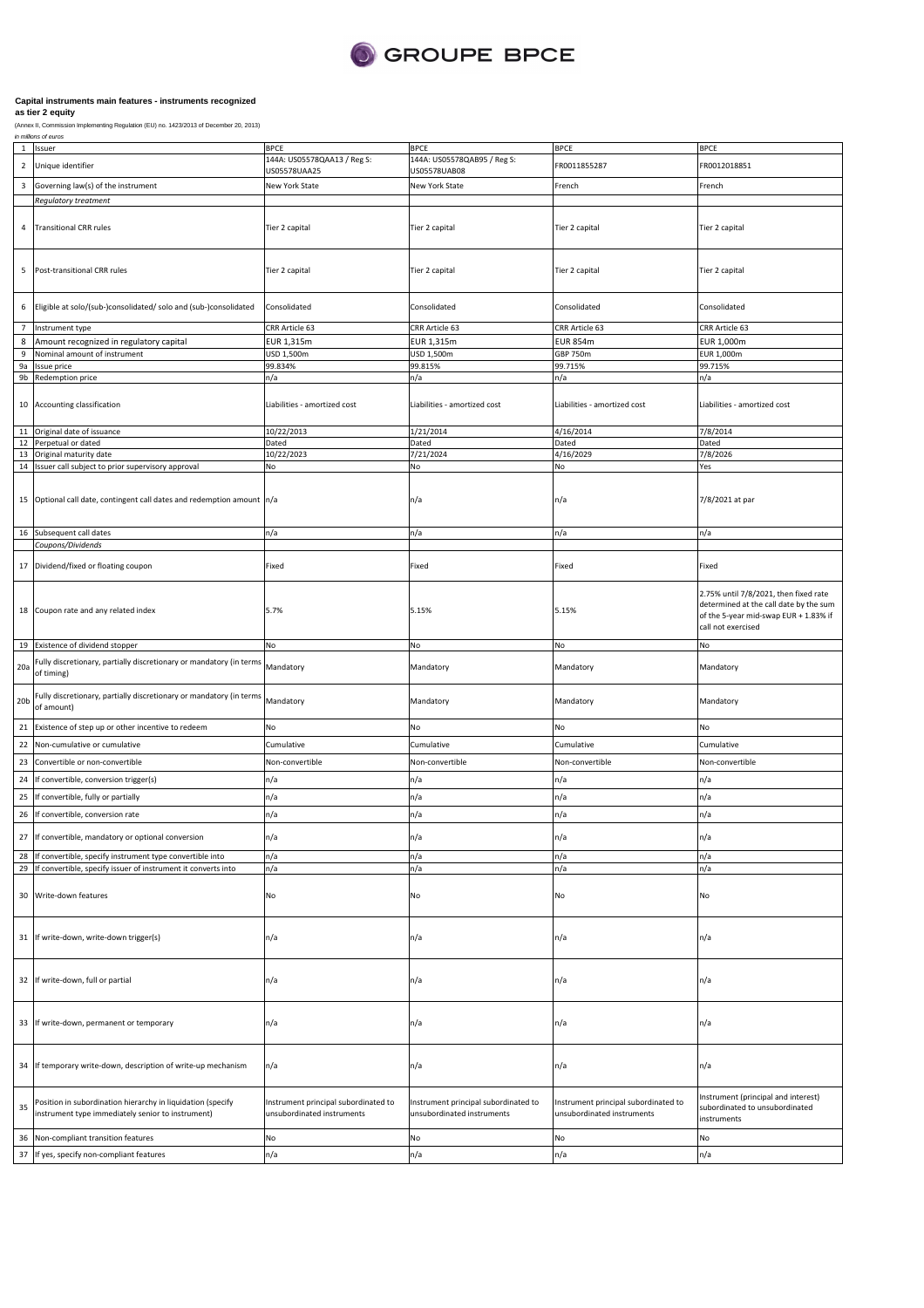

| 1               | Issuer                                                                                                           | <b>BPCE</b>                                                                          | <b>BPCE</b>                                                                          | <b>BPCE</b>                                                                          | <b>BPCE</b>                                                                          |
|-----------------|------------------------------------------------------------------------------------------------------------------|--------------------------------------------------------------------------------------|--------------------------------------------------------------------------------------|--------------------------------------------------------------------------------------|--------------------------------------------------------------------------------------|
| $\overline{2}$  | Unique identifier                                                                                                | 144A: US05578QAC78 / Reg S:<br>US05578UAC80                                          | FR0011952621                                                                         | FR0011952647                                                                         | 144A: US05578QAD51 / Reg S:<br>US05578UAD63                                          |
| 3               | Governing law(s) of the instrument                                                                               | New York State                                                                       | French                                                                               | French                                                                               | New York State                                                                       |
|                 | Regulatory treatment                                                                                             |                                                                                      |                                                                                      |                                                                                      |                                                                                      |
| 4               | <b>Transitional CRR rules</b>                                                                                    | Tier 2 capital                                                                       | Tier 2 capital                                                                       | Tier 2 capital                                                                       | Tier 2 capital                                                                       |
| 5               | Post-transitional CRR rules                                                                                      | Tier 2 capital                                                                       | Tier 2 capital                                                                       | Tier 2 capital                                                                       | Tier 2 capital                                                                       |
| 6               | Eligible at solo/(sub-)consolidated/ solo and (sub-)consolidated                                                 | Consolidated                                                                         | Consolidated                                                                         | Consolidated                                                                         | Consolidated                                                                         |
| $\overline{7}$  | Instrument type                                                                                                  | CRR Article 63                                                                       | CRR Article 63                                                                       | CRR Article 63                                                                       | CRR Article 63                                                                       |
| $\bf 8$         | Amount recognized in regulatory capital                                                                          | <b>EUR 701</b>                                                                       | <b>EUR 350m</b>                                                                      | <b>EUR 525m</b>                                                                      | EUR 1,096m                                                                           |
| 9               | Nominal amount of instrument                                                                                     | USD 800m                                                                             | <b>EUR 350m</b>                                                                      | <b>EUR 525m</b>                                                                      | USD 1,250m                                                                           |
| 9a              | Issue price                                                                                                      | 99.014%                                                                              | 100.52%                                                                              | 100%                                                                                 | 98.577%                                                                              |
|                 | 9b Redemption price                                                                                              | n/a                                                                                  | n/a                                                                                  | n/a                                                                                  | n/a                                                                                  |
|                 | 10 Accounting classification                                                                                     | Liabilities - amortized cost                                                         | Liabilities - amortized cost                                                         | Liabilities - amortized cost                                                         | Liabilities - amortized cost                                                         |
| 11              | Original date of issuance                                                                                        | 7/11/2014                                                                            | 7/25/2014                                                                            | 7/25/2014                                                                            | 9/15/2014                                                                            |
| 12              | Perpetual or dated                                                                                               | Dated                                                                                | Dated                                                                                | Dated                                                                                | Dated                                                                                |
| 13              | Original maturity date<br>14 Issuer call subject to prior supervisory approval                                   | 7/11/2024<br>No                                                                      | 6/25/2026<br>No                                                                      | 6/25/2026<br>No                                                                      | 3/15/2025<br>No                                                                      |
|                 |                                                                                                                  |                                                                                      |                                                                                      |                                                                                      |                                                                                      |
|                 | 15 Optional call date, contingent call dates and redemption amount n/a                                           |                                                                                      | n/a                                                                                  | n/a                                                                                  | n/a                                                                                  |
|                 | 16 Subsequent call dates                                                                                         | n/a                                                                                  | n/a                                                                                  | n/a                                                                                  | n/a                                                                                  |
|                 | Coupons/Dividends                                                                                                |                                                                                      |                                                                                      |                                                                                      |                                                                                      |
|                 | 17 Dividend/fixed or floating coupon                                                                             | Fixed                                                                                | Fixed                                                                                | Zero coupon                                                                          | Fixed                                                                                |
|                 | 18 Coupon rate and any related index                                                                             | 4.625%                                                                               | 3.85%                                                                                | Zero coupon, with redemption at<br>156.8595%                                         | 1.5%                                                                                 |
|                 | 19 Existence of dividend stopper                                                                                 | No                                                                                   | No                                                                                   | No                                                                                   | No                                                                                   |
| 20a             | Fully discretionary, partially discretionary or mandatory (in terms<br>of timing)                                | Mandatory                                                                            | Mandatory                                                                            | Mandatory                                                                            | Mandatory                                                                            |
| 20 <sub>b</sub> | Fully discretionary, partially discretionary or mandatory (in terms<br>of amount)                                | Mandatory                                                                            | Mandatory                                                                            | Mandatory                                                                            | Mandatory                                                                            |
| 21              | Existence of step up or other incentive to redeem                                                                | No                                                                                   | No                                                                                   | No                                                                                   | No                                                                                   |
| 22              | Non-cumulative or cumulative                                                                                     | Cumulative                                                                           | Cumulative                                                                           | Cumulative                                                                           | Cumulative                                                                           |
|                 | Convertible or non-convertible                                                                                   | Non-convertible                                                                      | Non-convertible                                                                      | Non-convertible                                                                      | Non-convertible                                                                      |
| 23              |                                                                                                                  |                                                                                      |                                                                                      |                                                                                      |                                                                                      |
| 24              | If convertible, conversion trigger(s)                                                                            | n/a                                                                                  | n/a                                                                                  | n/a                                                                                  | n/a                                                                                  |
| 25              | If convertible, fully or partially                                                                               | n/a                                                                                  | n/a                                                                                  | n/a                                                                                  | n/a                                                                                  |
| 26              | If convertible, conversion rate                                                                                  | n/a                                                                                  | n/a                                                                                  | n/a                                                                                  | n/a                                                                                  |
|                 |                                                                                                                  |                                                                                      |                                                                                      |                                                                                      |                                                                                      |
| 27              | If convertible, mandatory or optional conversion                                                                 | ٦/a                                                                                  | ٦/a                                                                                  | ٦/a                                                                                  | n/a                                                                                  |
| 28              | If convertible, specify instrument type convertible into                                                         | n/a                                                                                  | n/a                                                                                  | n/a                                                                                  | n/a                                                                                  |
|                 | 29 If convertible, specify issuer of instrument it converts into                                                 | n/a                                                                                  | n/a                                                                                  | n/a                                                                                  | n/a                                                                                  |
|                 | 30 Write-down features                                                                                           | No                                                                                   | No                                                                                   | No                                                                                   | No                                                                                   |
|                 | 31 If write-down, write-down trigger(s)                                                                          | n/a                                                                                  | n/a                                                                                  | n/a                                                                                  | n/a                                                                                  |
|                 | 32 If write-down, full or partial                                                                                | n/a                                                                                  | n/a                                                                                  | n/a                                                                                  | n/a                                                                                  |
|                 | 33 If write-down, permanent or temporary                                                                         | n/a                                                                                  | n/a                                                                                  | n/a                                                                                  | n/a                                                                                  |
|                 | 34 If temporary write-down, description of write-up mechanism                                                    | n/a                                                                                  | n/a                                                                                  | n/a                                                                                  | n/a                                                                                  |
| 35              | Position in subordination hierarchy in liquidation (specify<br>instrument type immediately senior to instrument) | Instrument (principal and interest)<br>subordinated to unsubordinated<br>instruments | Instrument (principal and interest)<br>subordinated to unsubordinated<br>instruments | Instrument (principal and interest)<br>subordinated to unsubordinated<br>instruments | Instrument (principal and interest)<br>subordinated to unsubordinated<br>instruments |
| 36              | Non-compliant transition features                                                                                | No                                                                                   | No                                                                                   | No                                                                                   | No                                                                                   |
| 37              | If yes, specify non-compliant features                                                                           | n/a                                                                                  | n/a                                                                                  | n/a                                                                                  | n/a                                                                                  |
|                 |                                                                                                                  |                                                                                      |                                                                                      |                                                                                      |                                                                                      |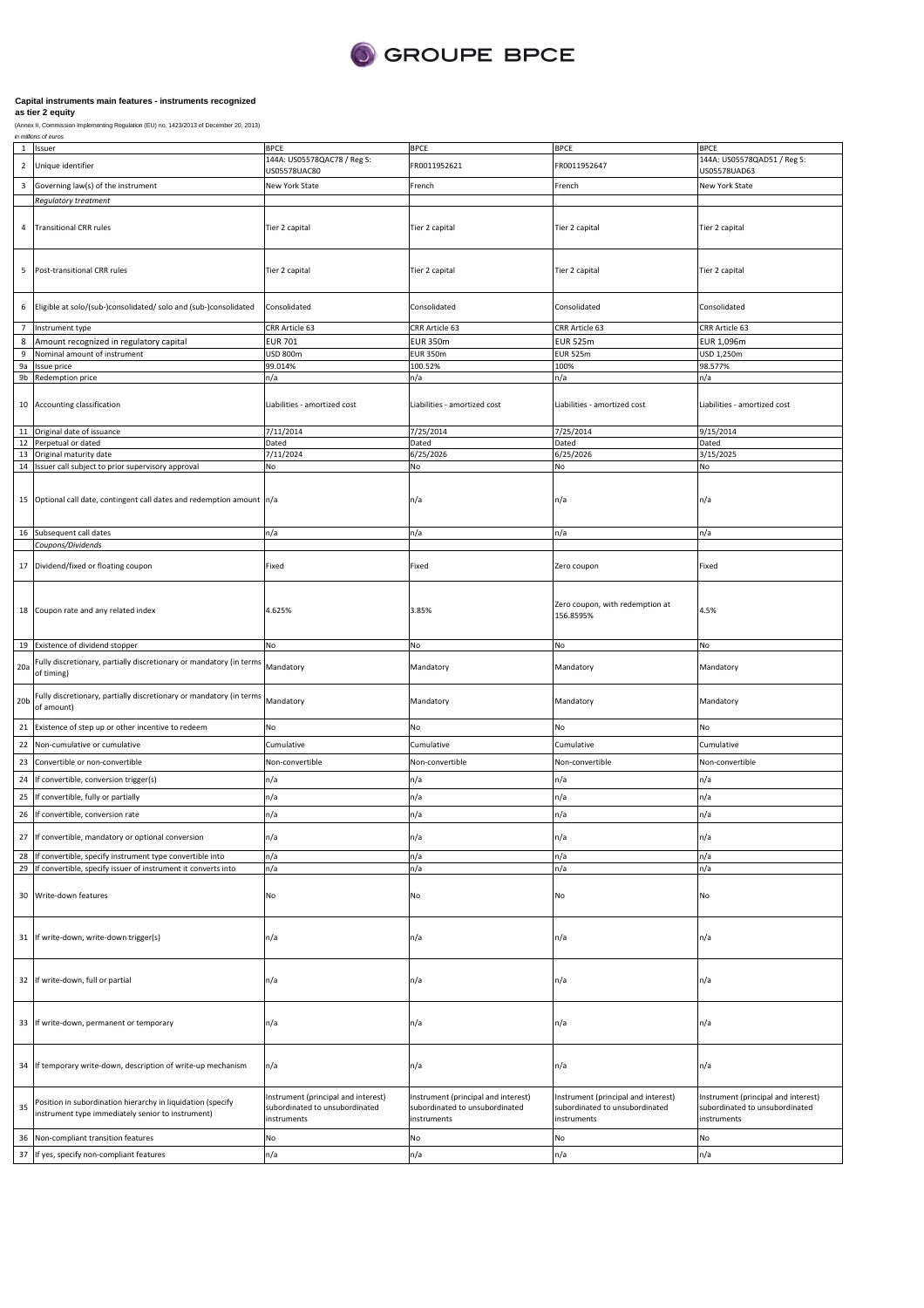

| 1                       | Issuer                                                                                                                    | <b>BPCE</b>                                                                          | <b>BPCE</b>                                                                          | BPCE                                                                                                                                                                                | <b>BPCE</b>                                                                          |
|-------------------------|---------------------------------------------------------------------------------------------------------------------------|--------------------------------------------------------------------------------------|--------------------------------------------------------------------------------------|-------------------------------------------------------------------------------------------------------------------------------------------------------------------------------------|--------------------------------------------------------------------------------------|
| $\overline{2}$          | Unique identifier                                                                                                         | FR0012174597                                                                         | JP525021AF10                                                                         | JP525021BF19                                                                                                                                                                        | JP525021CF18                                                                         |
| $\overline{\mathbf{3}}$ | Governing law(s) of the instrument                                                                                        | French                                                                               | Japanese                                                                             | Japanese                                                                                                                                                                            | Japanese                                                                             |
|                         | <b>Regulatory treatment</b>                                                                                               |                                                                                      |                                                                                      |                                                                                                                                                                                     |                                                                                      |
| 4                       | <b>Transitional CRR rules</b>                                                                                             | Tier 2 capital                                                                       | Tier 2 capital                                                                       | Tier 2 capital                                                                                                                                                                      | Tier 2 capital                                                                       |
| 5                       | Post-transitional CRR rules                                                                                               | Tier 2 capital                                                                       | Tier 2 capital                                                                       | Tier 2 capital                                                                                                                                                                      | Tier 2 capital                                                                       |
| 6                       | Eligible at solo/(sub-)consolidated/ solo and (sub-)consolidated                                                          | Consolidated                                                                         | Consolidated                                                                         | Consolidated                                                                                                                                                                        | Consolidated                                                                         |
| $7\overline{ }$         | Instrument type                                                                                                           | CRR Article 63                                                                       | CRR Article 63                                                                       | CRR Article 63                                                                                                                                                                      | CRR Article 63                                                                       |
| 8                       | Amount recognized in regulatory capital                                                                                   | EUR 410m                                                                             | <b>EUR 212m</b>                                                                      | EUR 62m                                                                                                                                                                             | <b>EUR 103m</b>                                                                      |
| 9                       | Nominal amount of instrument                                                                                              | EUR 410m                                                                             | JPY 27,200m                                                                          | JPY 7,900m                                                                                                                                                                          | JPY 13,200m                                                                          |
| 9a<br>9b                | Issue price<br>Redemption price                                                                                           | 99.563%<br>n/a                                                                       | 100%<br>100%                                                                         | 100%<br>100%                                                                                                                                                                        | 100%<br>100%                                                                         |
|                         |                                                                                                                           |                                                                                      |                                                                                      |                                                                                                                                                                                     |                                                                                      |
| 10                      | Accounting classification                                                                                                 | Liabilities - amortized cost                                                         | Liabilities - amortized cost                                                         | Liabilities - amortized cost                                                                                                                                                        | Liabilities - amortized cost                                                         |
| 11                      | Original date of issuance                                                                                                 | 9/30/2014                                                                            | 1/30/2015                                                                            | 1/30/2015                                                                                                                                                                           | 1/30/2015                                                                            |
| 12<br>13                | Perpetual or dated<br>Original maturity date                                                                              | Dated<br>9/30/2024                                                                   | Dated<br>1/30/2025                                                                   | Dated<br>1/30/2025                                                                                                                                                                  | Dated<br>1/30/2025                                                                   |
| 14                      | Issuer call subject to prior supervisory approval                                                                         | No                                                                                   | No                                                                                   | Yes                                                                                                                                                                                 | No                                                                                   |
|                         |                                                                                                                           |                                                                                      |                                                                                      |                                                                                                                                                                                     |                                                                                      |
| 15                      | Optional call date, contingent call dates and redemption amount n/a                                                       |                                                                                      | n/a                                                                                  | 1/30/2020 at par                                                                                                                                                                    | n/a                                                                                  |
|                         | 16 Subsequent call dates                                                                                                  | n/a                                                                                  | n/a                                                                                  | Half-yearly                                                                                                                                                                         | n/a                                                                                  |
|                         | Coupons/Dividends                                                                                                         |                                                                                      |                                                                                      |                                                                                                                                                                                     |                                                                                      |
| 17                      | Dividend/fixed or floating coupon                                                                                         | Fixed                                                                                | Fixed                                                                                | Fixed then floating                                                                                                                                                                 | Floating                                                                             |
| 18                      | Coupon rate and any related index                                                                                         | 2.875%                                                                               | 2.047%                                                                               | 1.943% until 1/30/2020, then fixed rate<br>determined at the call date by the sum<br>of the JPY 6M Libor (ICE Benchmark<br>Administration Limited) + 1.69% if call<br>not exercised | JPY 3M Libor (ICE Benchmark<br>Administration Limited) + 1.61%                       |
| 19                      | Existence of dividend stopper                                                                                             | No                                                                                   | No                                                                                   | No                                                                                                                                                                                  | No                                                                                   |
| 20a                     | Fully discretionary, partially discretionary or mandatory (in terms<br>of timing)                                         | Mandatory                                                                            | Mandatory                                                                            | Mandatory                                                                                                                                                                           | Mandatory                                                                            |
| 20 <sub>b</sub>         | Fully discretionary, partially discretionary or mandatory (in terms<br>of amount)                                         | Mandatory                                                                            | Mandatory                                                                            | Mandatory                                                                                                                                                                           | Mandatory                                                                            |
| 21                      | Existence of step up or other incentive to redeem                                                                         | No                                                                                   | No                                                                                   | No                                                                                                                                                                                  | No                                                                                   |
| 22                      | Non-cumulative or cumulative                                                                                              | Cumulative                                                                           | Cumulative                                                                           | Cumulative                                                                                                                                                                          | Cumulative                                                                           |
| 23                      | Convertible or non-convertible                                                                                            | Non-convertible                                                                      | Non-convertible                                                                      | Non-convertible                                                                                                                                                                     | Non-convertible                                                                      |
| 24                      | If convertible, conversion trigger(s)                                                                                     | n/a                                                                                  | n/a                                                                                  | n/a                                                                                                                                                                                 | n/a                                                                                  |
|                         | If convertible, fully or partially                                                                                        |                                                                                      |                                                                                      |                                                                                                                                                                                     |                                                                                      |
| 25                      |                                                                                                                           | n/a                                                                                  | n/a                                                                                  | n/a                                                                                                                                                                                 | n/a                                                                                  |
| 26                      | If convertible, conversion rate                                                                                           | n/a                                                                                  | n/a                                                                                  | n/a                                                                                                                                                                                 | n/a                                                                                  |
|                         | 27 If convertible, mandatory or optional conversion                                                                       | ר/a                                                                                  | η/a                                                                                  | ה/r                                                                                                                                                                                 | n/a                                                                                  |
| 28<br>29                | If convertible, specify instrument type convertible into<br>If convertible, specify issuer of instrument it converts into | n/a<br>n/a                                                                           | n/a<br>n/a                                                                           | n/a<br>n/a                                                                                                                                                                          | n/a<br>n/a                                                                           |
| 30                      | Write-down features                                                                                                       | No                                                                                   | No                                                                                   | No                                                                                                                                                                                  | No                                                                                   |
| 31                      | If write-down, write-down trigger(s)                                                                                      | n/a                                                                                  | n/a                                                                                  | n/a                                                                                                                                                                                 | n/a                                                                                  |
| 32                      | If write-down, full or partial                                                                                            | n/a                                                                                  | n/a                                                                                  | n/a                                                                                                                                                                                 | n/a                                                                                  |
| 33                      | If write-down, permanent or temporary                                                                                     | n/a                                                                                  | n/a                                                                                  | n/a                                                                                                                                                                                 | n/a                                                                                  |
| 34                      | If temporary write-down, description of write-up mechanism                                                                | n/a                                                                                  | n/a                                                                                  | n/a                                                                                                                                                                                 | n/a                                                                                  |
| 35                      | Position in subordination hierarchy in liquidation (specify<br>instrument type immediately senior to instrument)          | Instrument (principal and interest)<br>subordinated to unsubordinated<br>instruments | Instrument (principal and interest)<br>subordinated to unsubordinated<br>instruments | Instrument (principal and interest)<br>subordinated to unsubordinated<br>instruments                                                                                                | Instrument (principal and interest)<br>subordinated to unsubordinated<br>instruments |
| 36                      | Non-compliant transition features                                                                                         | No                                                                                   | No                                                                                   | No                                                                                                                                                                                  | No                                                                                   |
| 37                      | If yes, specify non-compliant features                                                                                    | n/a                                                                                  | n/a                                                                                  | n/a                                                                                                                                                                                 | n/a                                                                                  |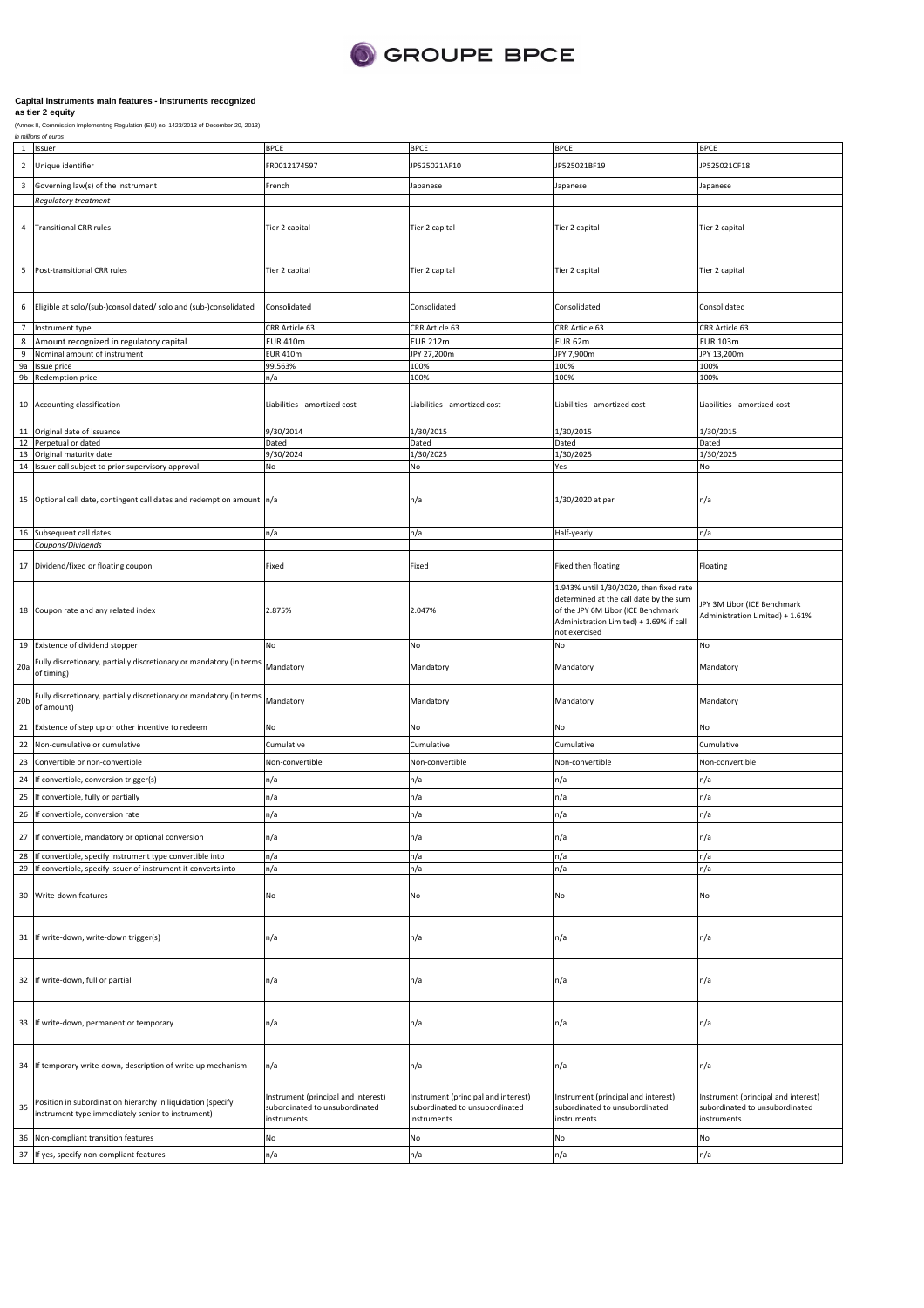

|                 | 1 Issuer                                                                                    | <b>BPCE</b>                  | <b>BPCE</b>                     | <b>BPCE</b>                  | <b>BPCE</b>                             |
|-----------------|---------------------------------------------------------------------------------------------|------------------------------|---------------------------------|------------------------------|-----------------------------------------|
|                 |                                                                                             | FR0012401636                 | FR0012401669                    |                              |                                         |
| $\overline{2}$  | Unique identifier                                                                           |                              |                                 | FR0012633345                 | FR0012637379                            |
| $\mathbf{3}$    | Governing law(s) of the instrument                                                          | French                       | French                          | French                       | French                                  |
|                 | Regulatory treatment                                                                        |                              |                                 |                              |                                         |
|                 |                                                                                             |                              |                                 |                              |                                         |
|                 | <b>Transitional CRR rules</b>                                                               |                              |                                 |                              |                                         |
| 4               |                                                                                             | Tier 2 capital               | Tier 2 capital                  | Tier 2 capital               | Tier 2 capital                          |
|                 |                                                                                             |                              |                                 |                              |                                         |
|                 |                                                                                             |                              |                                 |                              |                                         |
| 5               | Post-transitional CRR rules                                                                 | Tier 2 capital               | Tier 2 capital                  | Tier 2 capital               | Tier 2 capital                          |
|                 |                                                                                             |                              |                                 |                              |                                         |
|                 |                                                                                             |                              |                                 |                              |                                         |
| 6               | Eligible at solo/(sub-)consolidated/ solo and (sub-)consolidated                            | Consolidated                 | Consolidated                    | Consolidated                 | Consolidated                            |
|                 |                                                                                             |                              |                                 |                              |                                         |
| $\overline{7}$  | Instrument type                                                                             | CRR Article 63               | CRR Article 63                  | CRR Article 63               | CRR Article 63                          |
| 8               | Amount recognized in regulatory capital                                                     | <b>EUR 240m</b>              | <b>EUR 371m</b>                 | <b>EUR 375m</b>              | <b>EUR 97m</b>                          |
| 9               | Nominal amount of instrument                                                                | <b>EUR 240m</b>              | <b>EUR 371m</b>                 | <b>EUR 375m</b>              | <b>CNY 750m</b>                         |
| <b>9a</b>       | Issue price                                                                                 | 100.354%                     | 100%                            | 99.27%                       | 99.9983%                                |
|                 | 9b Redemption price                                                                         | 100%                         | 100% + prime                    | 100%                         | 100%                                    |
|                 |                                                                                             |                              |                                 |                              |                                         |
|                 | 10 Accounting classification                                                                | Liabilities - amortized cost | Liabilities - amortized cost    | Liabilities - amortized cost | Liabilities - amortized cost            |
|                 |                                                                                             |                              |                                 |                              |                                         |
|                 | 11 Original date of issuance                                                                | 2/17/2015                    | 2/17/2015                       | 3/24/2015                    | 3/26/2015                               |
|                 | 12 Perpetual or dated                                                                       | Dated                        | Dated                           | Dated                        | Dated                                   |
| 13              | Original maturity date                                                                      | 2/17/2025                    | 2/17/2025                       | 3/12/2025                    | 3/26/2025                               |
|                 | 14 Issuer call subject to prior supervisory approval                                        | No                           | No                              | No                           | Yes                                     |
|                 |                                                                                             |                              |                                 |                              |                                         |
|                 |                                                                                             |                              |                                 |                              |                                         |
|                 | 15 Optional call date, contingent call dates and redemption amount n/a                      |                              | n/a                             | n/a                          | 3/26/2020 at par                        |
|                 |                                                                                             |                              |                                 |                              |                                         |
|                 | 16 Subsequent call dates                                                                    | n/a                          | n/a                             | n/a                          | No                                      |
|                 | Coupons/Dividends                                                                           |                              |                                 |                              |                                         |
|                 |                                                                                             |                              |                                 |                              |                                         |
|                 | 17 Dividend/fixed or floating coupon                                                        | Fixed                        | Zero coupon                     | Fixed                        | Fixed then floating                     |
|                 |                                                                                             |                              |                                 |                              |                                         |
|                 |                                                                                             |                              |                                 |                              |                                         |
|                 |                                                                                             |                              | Zero coupon, with redemption at |                              | 5.75% per year until March 20, 2020     |
|                 | 18 Coupon rate and any related index                                                        | 3.1%                         | 144.2461%                       | 2.25%                        | (exclusive) From March 26, 2020, CNH 1- |
|                 |                                                                                             |                              |                                 |                              | year Hibor + 1.2466%                    |
|                 |                                                                                             |                              |                                 |                              |                                         |
|                 | 19 Existence of dividend stopper                                                            | No                           | No                              | No                           | No                                      |
|                 | 20a Fully discretionary, partially discretionary or mandatory (in terms of timing)          | Mandatory                    | Mandatory                       | Mandatory                    | Mandatory                               |
|                 |                                                                                             |                              |                                 |                              |                                         |
|                 |                                                                                             |                              |                                 |                              |                                         |
| 20 <sub>b</sub> | Fully discretionary, partially discretionary or mandatory (in terms Mandatory<br>of amount) |                              | Mandatory                       | Mandatory                    | Mandatory                               |
|                 |                                                                                             |                              |                                 |                              |                                         |
|                 |                                                                                             |                              |                                 |                              |                                         |
|                 |                                                                                             |                              |                                 |                              |                                         |
| 21              | Existence of step up or other incentive to redeem                                           | No                           | No                              | No                           | No                                      |
|                 | 22 Non-cumulative or cumulative                                                             | Cumulative                   | Cumulative                      | Cumulative                   | Cumulative                              |
| 23              | Convertible or non-convertible                                                              | Non-convertible              | Non-convertible                 | Non-convertible              | Non-convertible                         |
|                 |                                                                                             |                              |                                 |                              |                                         |
| 24              | If convertible, conversion trigger(s)                                                       | n/a                          | n/a                             | n/a                          | n/a                                     |
| 25              | If convertible, fully or partially                                                          | n/a                          | n/a                             | n/a                          | n/a                                     |
|                 | 26 If convertible, conversion rate                                                          | n/a                          | n/a                             | n/a                          | n/a                                     |
|                 |                                                                                             |                              |                                 |                              |                                         |
|                 | 27 If convertible, mandatory or optional conversion                                         | n/a                          | n/a                             | n/a                          | n/a                                     |
|                 |                                                                                             |                              |                                 |                              |                                         |
|                 | 28 If convertible, specify instrument type convertible into                                 | n/a                          | n/a                             | n/a                          | n/a                                     |
|                 | 29 If convertible, specify issuer of instrument it converts into                            | n/a                          | n/a                             | n/a                          | n/a                                     |
|                 |                                                                                             |                              |                                 |                              |                                         |
|                 | 30 Write-down features                                                                      | No                           | No                              | No                           | No                                      |
|                 |                                                                                             |                              |                                 |                              |                                         |
|                 |                                                                                             |                              |                                 |                              |                                         |
|                 | 31 If write-down, write-down trigger(s)                                                     | n/a                          | n/a                             | n/a                          | n/a                                     |
|                 |                                                                                             |                              |                                 |                              |                                         |
|                 |                                                                                             |                              |                                 |                              |                                         |
|                 |                                                                                             |                              |                                 |                              |                                         |
|                 | 32 If write-down, full or partial                                                           | n/a                          | n/a                             | n/a                          | n/a                                     |
|                 |                                                                                             |                              |                                 |                              |                                         |
|                 |                                                                                             |                              |                                 |                              |                                         |
|                 | 33 If write-down, permanent or temporary                                                    | n/a                          | n/a                             | n/a                          | n/a                                     |
|                 |                                                                                             |                              |                                 |                              |                                         |
|                 |                                                                                             |                              |                                 |                              |                                         |
|                 |                                                                                             |                              |                                 |                              |                                         |
|                 | 34 If temporary write-down, description of write-up mechanism                               | n/a                          | n/a                             | n/a                          | n/a                                     |
|                 |                                                                                             |                              |                                 |                              |                                         |
|                 |                                                                                             |                              |                                 |                              |                                         |
| 35              | Position in subordination hierarchy in liquidation (specify                                 | Unsecured creditor           | Unsecured creditor              | Senior debt                  | Senior debt                             |
|                 | instrument type immediately senior to instrument)                                           |                              |                                 |                              |                                         |
|                 |                                                                                             | No                           | No                              | No                           | No                                      |
| 36              | Non-compliant transition features<br>37 If yes, specify non-compliant features              | n/a                          | n/a                             | n/a                          | n/a                                     |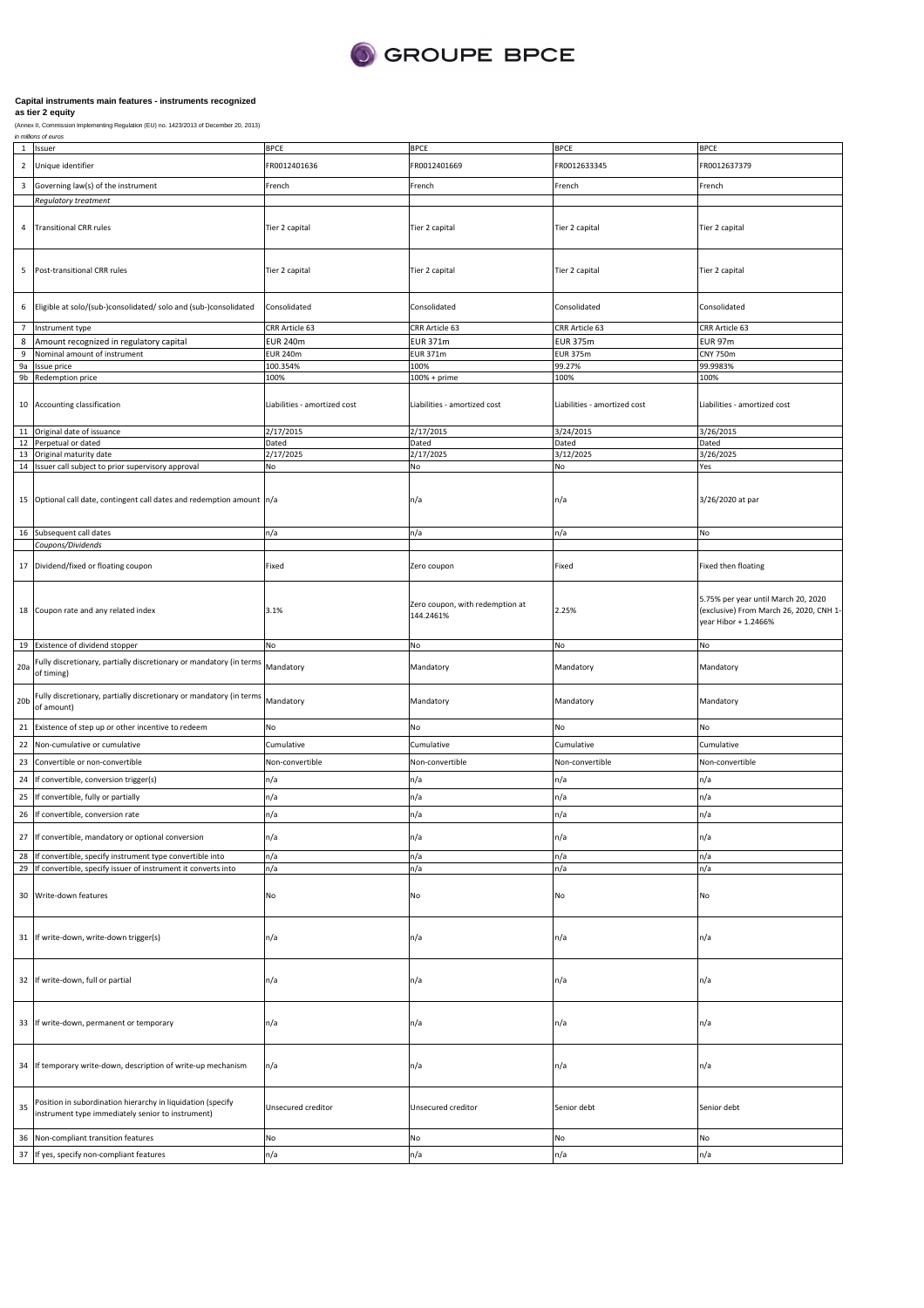

|                | in millions of euros                                                                                             |                              |                              |                              |                                                |
|----------------|------------------------------------------------------------------------------------------------------------------|------------------------------|------------------------------|------------------------------|------------------------------------------------|
|                | 1 Issuer                                                                                                         | <b>BPCE</b>                  | <b>BPCE</b>                  | <b>BPCE</b>                  | <b>BPCE</b>                                    |
| $\overline{2}$ | Unique identifier                                                                                                | FR0012674935                 | FR0012698108                 | FR0012758159                 | FR0012799187                                   |
| 3              | Governing law(s) of the instrument                                                                               | French                       | French                       | French                       | French                                         |
|                |                                                                                                                  |                              |                              |                              |                                                |
|                | Regulatory treatment                                                                                             |                              |                              |                              |                                                |
|                |                                                                                                                  |                              |                              |                              |                                                |
| $\overline{4}$ | <b>Transitional CRR rules</b>                                                                                    | Tier 2 capital               | Tier 2 capital               | Tier 2 capital               | Tier 2 capital                                 |
|                |                                                                                                                  |                              |                              |                              |                                                |
|                |                                                                                                                  |                              |                              |                              |                                                |
| 5              | Post-transitional CRR rules                                                                                      | Tier 2 capital               | Tier 2 capital               | Tier 2 capital               | Tier 2 capital                                 |
|                |                                                                                                                  |                              |                              |                              |                                                |
|                |                                                                                                                  |                              |                              |                              |                                                |
| 6              | Eligible at solo/(sub-)consolidated/ solo and (sub-)consolidated                                                 | Consolidated                 | Consolidated                 | Consolidated                 | Consolidated                                   |
| $\overline{7}$ | Instrument type                                                                                                  | CRR Article 63               | CRR Article 63               | CRR Article 63               | CRR Article 63                                 |
| 8              | Amount recognized in regulatory capital                                                                          | <b>EUR 237m</b>              | <b>EUR 114m</b>              | <b>EUR 114m</b>              | <b>EUR 96m</b>                                 |
| 9              | Nominal amount of instrument                                                                                     | USD 270m                     | <b>USD 130m</b>              | USD 130m                     | SGD 150m                                       |
| 9a             | Issue price                                                                                                      | 98.353%                      | 98.081% and 97.767%          | 100%                         | 100%                                           |
|                | 9b Redemption price                                                                                              | 100%                         | 100%                         | 100%                         | 100%                                           |
|                |                                                                                                                  |                              |                              |                              |                                                |
|                | 10 Accounting classification                                                                                     | Liabilities - amortized cost | Liabilities - amortized cost | Liabilities - amortized cost | Liabilities - amortized cost                   |
|                |                                                                                                                  |                              |                              |                              |                                                |
| 11             | Original date of issuance                                                                                        | 4/17/2015                    | 4/29/2015                    | 6/01/2015                    | 6/23/2015                                      |
|                | 12 Perpetual or dated                                                                                            | Dated                        | Dated                        | Dated                        | Dated                                          |
| 13             | Original maturity date                                                                                           | 4/17/2035                    | 4/17/2035                    | 6/01/2045                    | 12/17/2025                                     |
|                | 14 Issuer call subject to prior supervisory approval                                                             | No                           | No                           | No                           | Yes                                            |
|                |                                                                                                                  |                              |                              |                              |                                                |
|                |                                                                                                                  |                              |                              |                              |                                                |
|                | 15 Optional call date, contingent call dates and redemption amount n/a                                           |                              | n/a                          | n/a                          | 12/17/2020 at par                              |
|                |                                                                                                                  |                              |                              |                              |                                                |
|                | 16 Subsequent call dates                                                                                         | n/a                          | n/a                          | n/a                          | No                                             |
|                | Coupons/Dividends                                                                                                |                              |                              |                              |                                                |
|                |                                                                                                                  |                              |                              |                              |                                                |
|                | 17 Dividend/fixed or floating coupon                                                                             | Fixed                        | Fixed                        | Fixed                        | Fixed then floating                            |
|                |                                                                                                                  |                              |                              |                              |                                                |
|                |                                                                                                                  |                              |                              |                              | 4.45% per year until December 17, 2020         |
|                | 18 Coupon rate and any related index                                                                             | 4.625%                       | 4.625%                       | 5.35%                        | (exclusive). From December 17, 2020,           |
|                |                                                                                                                  |                              |                              |                              | SGD 5-year Swap Offer Rate + 2.16% per<br>year |
|                |                                                                                                                  |                              |                              |                              |                                                |
|                | 19 Existence of dividend stopper                                                                                 | No                           | No                           | No                           | No                                             |
|                | Fully discretionary, partially discretionary or mandatory (in terms                                              |                              |                              |                              |                                                |
| 20a            | of timing)                                                                                                       | Mandatory                    | Mandatory                    | Mandatory                    | Mandatory                                      |
|                |                                                                                                                  |                              |                              |                              |                                                |
|                | 20b Fully discretionary, partially discretionary or mandatory (in terms Mandatory<br>of amount)                  |                              | Mandatory                    | Mandatory                    | Mandatory                                      |
|                |                                                                                                                  |                              |                              |                              |                                                |
|                | 21 Existence of step up or other incentive to redeem                                                             | No                           | No                           | No                           | No                                             |
| 22             | Non-cumulative or cumulative                                                                                     | Cumulative                   | Cumulative                   | Cumulative                   | Cumulative                                     |
|                | Convertible or non-convertible                                                                                   |                              | Non-convertible              |                              |                                                |
| 23             |                                                                                                                  | Non-convertible              |                              | Non-convertible              | Non-convertible                                |
| 24             | If convertible, conversion trigger(s)                                                                            | n/a                          | n/a                          | n/a                          | n/a                                            |
| 25             | If convertible, fully or partially                                                                               | n/a                          | n/a                          | n/a                          | n/a                                            |
|                | 26 If convertible, conversion rate                                                                               | n/a                          | n/a                          | n/a                          | n/a                                            |
|                |                                                                                                                  |                              |                              |                              |                                                |
|                | 27 If convertible, mandatory or optional conversion                                                              | n/a                          | n/a                          | n/a                          | n/a                                            |
|                | 28 If convertible, specify instrument type convertible into                                                      | n/a                          | n/a                          | n/a                          | n/a                                            |
| 29             | If convertible, specify issuer of instrument it converts into                                                    | n/a                          | n/a                          | n/a                          | n/a                                            |
|                |                                                                                                                  |                              |                              |                              |                                                |
|                | 30 Write-down features                                                                                           | No                           | No                           | No                           | No                                             |
|                |                                                                                                                  |                              |                              |                              |                                                |
|                |                                                                                                                  |                              |                              |                              |                                                |
|                |                                                                                                                  |                              |                              |                              |                                                |
|                | 31 If write-down, write-down trigger(s)                                                                          | n/a                          | n/a                          | n/a                          | n/a                                            |
|                |                                                                                                                  |                              |                              |                              |                                                |
|                |                                                                                                                  |                              |                              |                              |                                                |
|                | 32 If write-down, full or partial                                                                                | n/a                          | n/a                          | n/a                          | n/a                                            |
|                |                                                                                                                  |                              |                              |                              |                                                |
|                |                                                                                                                  |                              |                              |                              |                                                |
|                | 33 If write-down, permanent or temporary                                                                         | n/a                          | n/a                          | n/a                          | n/a                                            |
|                |                                                                                                                  |                              |                              |                              |                                                |
|                |                                                                                                                  |                              |                              |                              |                                                |
|                |                                                                                                                  |                              |                              |                              |                                                |
|                | 34 If temporary write-down, description of write-up mechanism                                                    | n/a                          | n/a                          | n/a                          | n/a                                            |
|                |                                                                                                                  |                              |                              |                              |                                                |
|                |                                                                                                                  |                              |                              |                              |                                                |
| 35             | Position in subordination hierarchy in liquidation (specify<br>instrument type immediately senior to instrument) | Senior debt                  | Senior debt                  | Senior debt                  | Senior debt                                    |
|                |                                                                                                                  |                              |                              |                              |                                                |
| 36             | Non-compliant transition features                                                                                | No                           | No                           | No                           | No                                             |
|                |                                                                                                                  |                              |                              | n/a                          | n/a                                            |
|                | 37 If yes, specify non-compliant features                                                                        | n/a                          | n/a                          |                              |                                                |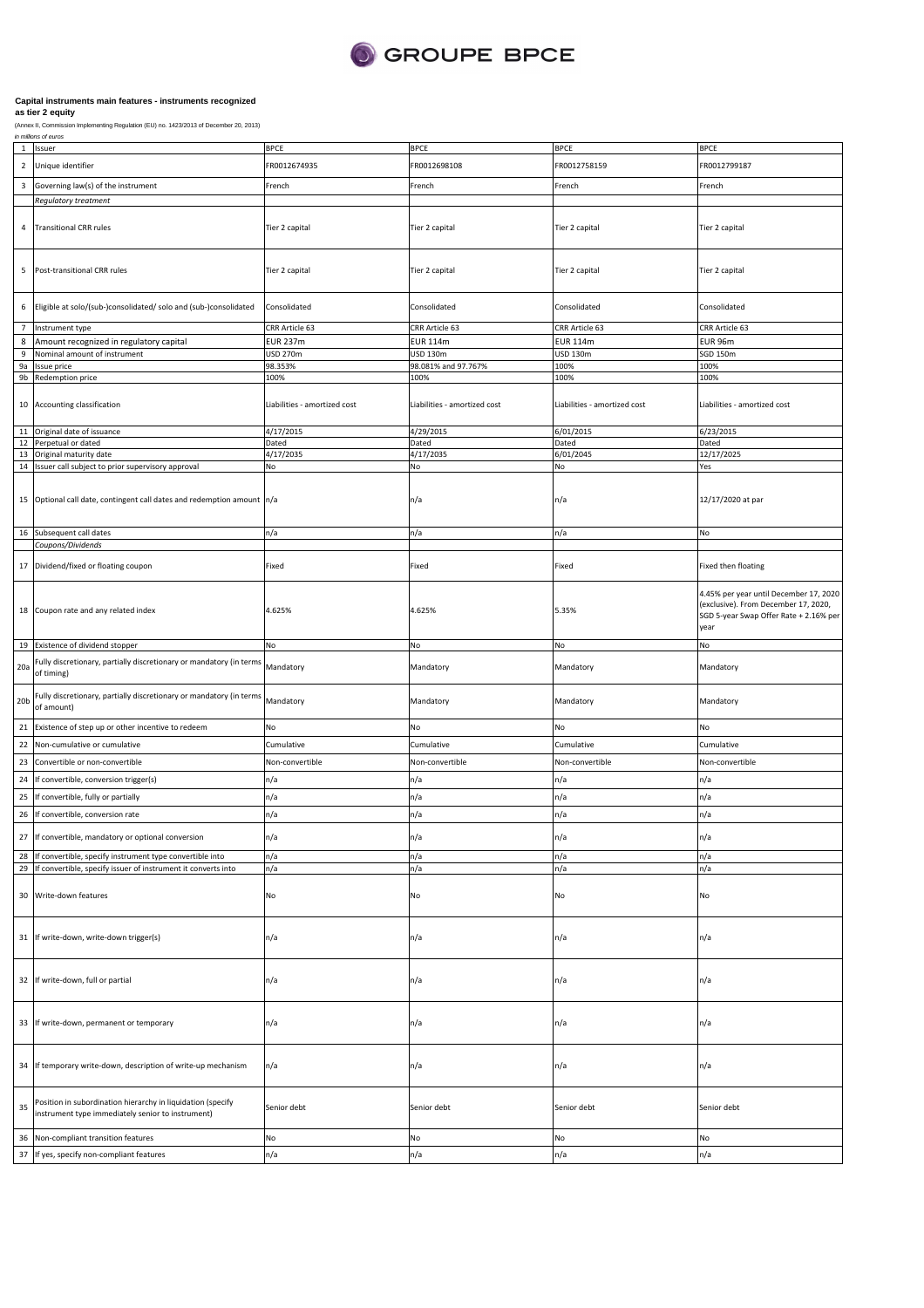

|                 | 1 Issuer                                                                           | <b>BPCE</b>                  | <b>BPCE</b>                             | <b>BPCE</b>                                                                          | <b>BPCE</b>                  |
|-----------------|------------------------------------------------------------------------------------|------------------------------|-----------------------------------------|--------------------------------------------------------------------------------------|------------------------------|
| $\overline{2}$  | Unique identifier                                                                  | FR0012971059                 | AU3CB0233526                            | FR0013063385                                                                         | JP525021BFC9                 |
|                 |                                                                                    |                              |                                         |                                                                                      |                              |
|                 | 3 Governing law(s) of the instrument                                               | French                       | Australian                              | French                                                                               | Japanese                     |
|                 | Regulatory treatment                                                               |                              |                                         |                                                                                      |                              |
|                 |                                                                                    |                              |                                         |                                                                                      |                              |
| 4               | <b>Transitional CRR rules</b>                                                      | Tier 2 capital               | Tier 2 capital                          | Tier 2 capital                                                                       | Tier 2 capital               |
|                 |                                                                                    |                              |                                         |                                                                                      |                              |
|                 |                                                                                    |                              |                                         |                                                                                      |                              |
| 5               | Post-transitional CRR rules                                                        | Tier 2 capital               | Tier 2 capital                          | Tier 2 capital                                                                       | Tier 2 capital               |
|                 |                                                                                    |                              |                                         |                                                                                      |                              |
|                 |                                                                                    |                              |                                         |                                                                                      |                              |
| 6               | Eligible at solo/(sub-)consolidated/ solo and (sub-)consolidated                   | Consolidated                 | Consolidated                            | Consolidated                                                                         | Consolidated                 |
|                 |                                                                                    |                              |                                         |                                                                                      |                              |
| $\overline{7}$  | Instrument type                                                                    | CRR Article 63               | CRR Article 63                          | CRR Article 63                                                                       | CRR Article 63               |
| 8               | Amount recognized in regulatory capital                                            | EUR 46m                      | <b>EUR 118m</b>                         | <b>EUR 750m</b>                                                                      | <b>EUR 196m</b>              |
| 9<br><b>9a</b>  | Nominal amount of instrument<br>Issue price                                        | CHF 50m<br>100%              | <b>AUD 175m</b><br>99.536%              | <b>EUR 750m</b><br>99.567%                                                           | JPY 25,100m<br>100%          |
|                 | 9b Redemption price                                                                | 100%                         | 100%                                    | 100%                                                                                 | 100%                         |
|                 |                                                                                    |                              |                                         |                                                                                      |                              |
|                 | 10 Accounting classification                                                       | Liabilities - amortized cost | Liabilities - amortized cost            | Liabilities - amortized cost                                                         | Liabilities - amortized cost |
|                 |                                                                                    |                              |                                         |                                                                                      |                              |
|                 | 11 Original date of issuance                                                       | 9/29/2015                    | 10/27/2015                              | 11/30/2015                                                                           | 12/11/2015                   |
|                 | 12 Perpetual or dated                                                              | Dated                        | Dated                                   | Dated                                                                                | Dated                        |
|                 | 13 Original maturity date                                                          | 9/29/2025                    | 10/27/2025                              | 11/30/2027                                                                           | 12/11/2025                   |
|                 | 14 Issuer call subject to prior supervisory approval                               | No                           | Yes                                     | Yes                                                                                  | No                           |
|                 |                                                                                    |                              |                                         |                                                                                      |                              |
|                 |                                                                                    |                              |                                         |                                                                                      |                              |
|                 | 15 Optional call date, contingent call dates and redemption amount n/a             |                              | 10/27/2025 at par                       | 11/30/2022 at par                                                                    | n/a                          |
|                 |                                                                                    |                              |                                         |                                                                                      |                              |
|                 | 16 Subsequent call dates                                                           | n/a                          | No                                      | No                                                                                   | n/a                          |
|                 | Coupons/Dividends                                                                  |                              |                                         |                                                                                      |                              |
|                 |                                                                                    |                              |                                         |                                                                                      |                              |
|                 | 17 Dividend/fixed or floating coupon                                               | Fixed                        | Fixed then floating                     | Fixed then floating                                                                  | Fixed                        |
|                 |                                                                                    |                              |                                         |                                                                                      |                              |
|                 |                                                                                    |                              | 5.40% per year until October 27, 2020.  |                                                                                      |                              |
|                 | 18 Coupon rate and any related index                                               | 1.934%                       | As of October 27, 2020, AUD 5-year semi | 2.75% per year until November 30, 2022 2.263%<br>then rate € 5-year Mid-Swap + 2.37% |                              |
|                 |                                                                                    |                              | quarterly mid swap rate + 3.20%         |                                                                                      |                              |
|                 |                                                                                    |                              |                                         |                                                                                      |                              |
|                 | 19 Existence of dividend stopper                                                   | No                           | No                                      | No                                                                                   | No                           |
|                 | 20a Fully discretionary, partially discretionary or mandatory (in terms of timing) | Mandatory                    | Mandatory                               | Mandatory                                                                            | Mandatory                    |
|                 |                                                                                    |                              |                                         |                                                                                      |                              |
|                 | Fully discretionary, partially discretionary or mandatory (in terms Mandatory      |                              |                                         |                                                                                      |                              |
| 20 <sub>b</sub> | of amount)                                                                         |                              | Mandatory                               | Mandatory                                                                            | Mandatory                    |
|                 |                                                                                    |                              |                                         |                                                                                      |                              |
| 21              | Existence of step up or other incentive to redeem                                  | No                           | No                                      | No                                                                                   | No                           |
|                 | 22 Non-cumulative or cumulative                                                    | Cumulative                   | Cumulative                              | Cumulative                                                                           | Cumulative                   |
| 23              | Convertible or non-convertible                                                     | Non-convertible              | Non-convertible                         | Non-convertible                                                                      | Non-convertible              |
|                 |                                                                                    |                              |                                         |                                                                                      |                              |
| 24              | If convertible, conversion trigger(s)                                              | n/a                          | n/a                                     | n/a                                                                                  | n/a                          |
| 25              | If convertible, fully or partially                                                 | n/a                          | n/a                                     | n/a                                                                                  | n/a                          |
|                 | 26 If convertible, conversion rate                                                 | n/a                          | n/a                                     | n/a                                                                                  | n/a                          |
|                 |                                                                                    |                              |                                         |                                                                                      |                              |
|                 | 27 If convertible, mandatory or optional conversion                                | n/a                          | n/a                                     | n/a                                                                                  | n/a                          |
|                 | 28 If convertible, specify instrument type convertible into                        | n/a                          | n/a                                     | n/a                                                                                  | n/a                          |
|                 | 29 If convertible, specify issuer of instrument it converts into                   | n/a                          | n/a                                     | n/a                                                                                  | n/a                          |
|                 |                                                                                    |                              |                                         |                                                                                      |                              |
|                 | 30 Write-down features                                                             | No                           | No                                      | No                                                                                   | No                           |
|                 |                                                                                    |                              |                                         |                                                                                      |                              |
|                 |                                                                                    |                              |                                         |                                                                                      |                              |
|                 | 31 If write-down, write-down trigger(s)                                            | n/a                          | n/a                                     | n/a                                                                                  | n/a                          |
|                 |                                                                                    |                              |                                         |                                                                                      |                              |
|                 |                                                                                    |                              |                                         |                                                                                      |                              |
|                 |                                                                                    |                              |                                         |                                                                                      |                              |
|                 | 32 If write-down, full or partial                                                  | n/a                          | n/a                                     | n/a                                                                                  | n/a                          |
|                 |                                                                                    |                              |                                         |                                                                                      |                              |
|                 |                                                                                    |                              |                                         |                                                                                      |                              |
|                 | 33 If write-down, permanent or temporary                                           | n/a                          | n/a                                     | n/a                                                                                  | n/a                          |
|                 |                                                                                    |                              |                                         |                                                                                      |                              |
|                 |                                                                                    |                              |                                         |                                                                                      |                              |
|                 | 34 If temporary write-down, description of write-up mechanism                      | n/a                          | n/a                                     | n/a                                                                                  | n/a                          |
|                 |                                                                                    |                              |                                         |                                                                                      |                              |
|                 |                                                                                    |                              |                                         |                                                                                      |                              |
| 35              | Position in subordination hierarchy in liquidation (specify                        | Senior debt                  | Senior debt                             | Senior debt                                                                          | Senior debt                  |
|                 | instrument type immediately senior to instrument)                                  |                              |                                         |                                                                                      |                              |
| 36              | Non-compliant transition features                                                  | No                           | No                                      | No                                                                                   | No                           |
|                 |                                                                                    |                              |                                         |                                                                                      |                              |
| 37              | If yes, specify non-compliant features                                             | n/a                          | n/a                                     | n/a                                                                                  | n/a                          |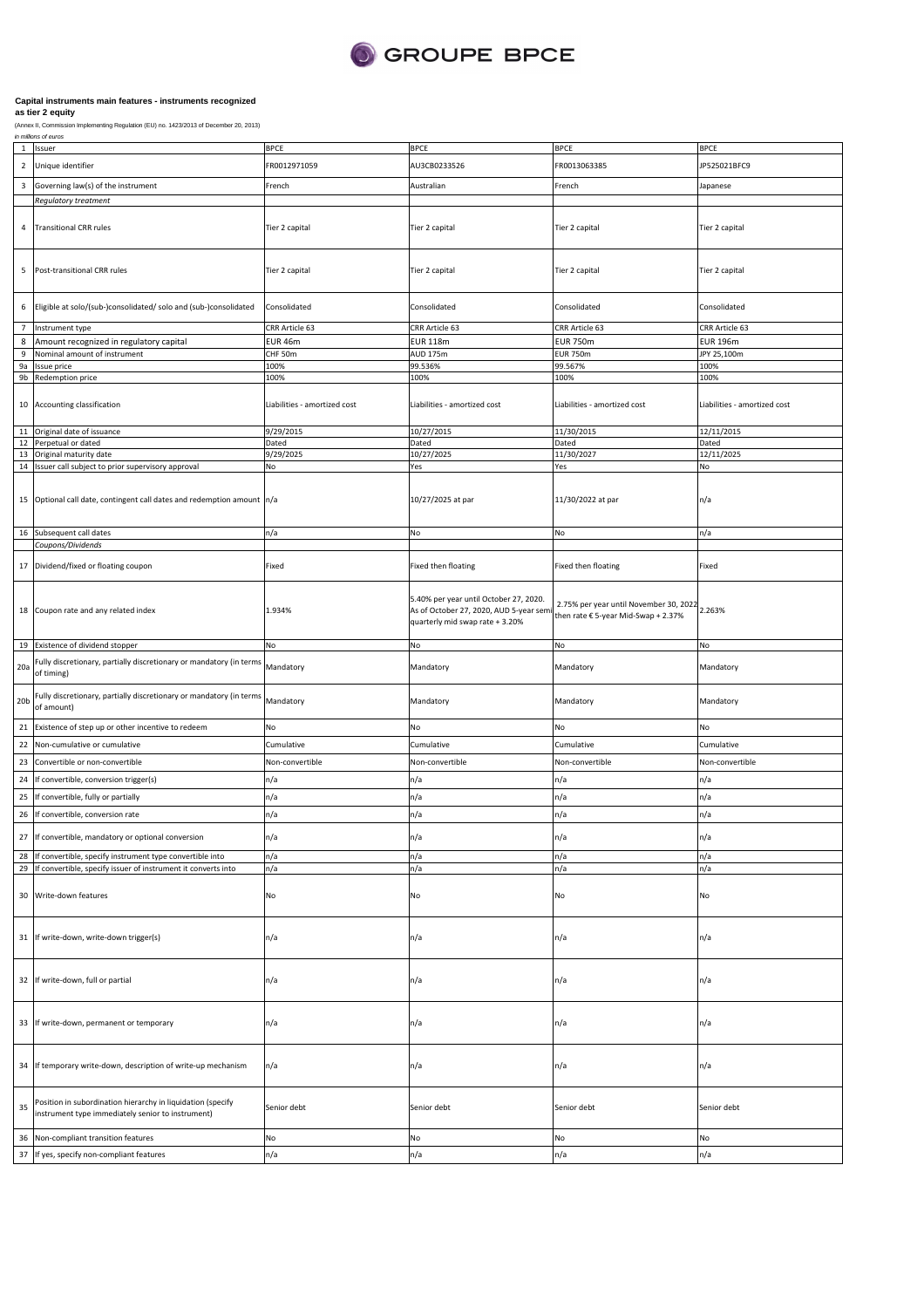

|                 | 1 Issuer                                                                                                         | <b>BPCE</b>                                                           | <b>BPCE</b>                  | <b>BPCE</b>                                                          | <b>BPCE</b>                  |
|-----------------|------------------------------------------------------------------------------------------------------------------|-----------------------------------------------------------------------|------------------------------|----------------------------------------------------------------------|------------------------------|
| $\overline{2}$  | Unique identifier                                                                                                | JP525021DFC5                                                          | JP525021EFC3                 | FR0013135050                                                         | FR0013137791                 |
|                 |                                                                                                                  |                                                                       |                              |                                                                      |                              |
| $\mathbf{3}$    | Governing law(s) of the instrument                                                                               | Japanese                                                              | Japanese                     | French                                                               | French                       |
|                 | Regulatory treatment                                                                                             |                                                                       |                              |                                                                      |                              |
| 4               | <b>Transitional CRR rules</b>                                                                                    | Tier 2 capital                                                        | Tier 2 capital               | Tier 2 capital                                                       | Tier 2 capital               |
| 5               | Post-transitional CRR rules                                                                                      | Tier 2 capital                                                        | Tier 2 capital               | Tier 2 capital                                                       | Tier 2 capital               |
| 6               | Eligible at solo/(sub-)consolidated/ solo and (sub-)consolidated                                                 | Consolidated                                                          | Consolidated                 | Consolidated                                                         | Consolidated                 |
| $\overline{7}$  | Instrument type                                                                                                  | CRR Article 63                                                        | CRR Article 63               | CRR Article 63                                                       | CRR Article 63               |
| 8               | Amount recognized in regulatory capital                                                                          | <b>EUR 79m</b>                                                        | EUR 4m                       | EUR 60m                                                              | <b>EUR 132m</b>              |
| 9               | Nominal amount of instrument                                                                                     | JPY 10,100m                                                           | JPY 500m                     | EUR 60m                                                              | <b>USD 150m</b>              |
| 9a              | Issue price                                                                                                      | 100%<br>100%                                                          | 100%                         | 100%<br>100%                                                         | 100%<br>100%                 |
|                 | 9b Redemption price                                                                                              |                                                                       | 100%                         |                                                                      |                              |
|                 | 10 Accounting classification                                                                                     | Liabilities - amortized cost                                          | Liabilities - amortized cost | Liabilities - amortized cost                                         | Liabilities - amortized cost |
| 11              | Original date of issuance                                                                                        | 12/11/2015                                                            | 12/11/2015                   | 03/17/2016                                                           | 03/17/2016                   |
|                 | 12 Perpetual or dated                                                                                            | Dated                                                                 | Dated                        | Dated                                                                | Dated                        |
| 13              | Original maturity date<br>14 Issuer call subject to prior supervisory approval                                   | 12/11/2025<br>Yes                                                     | 12/11/2025<br>No             | 03/17/2031<br>No                                                     | 03/17/2036<br>No             |
|                 |                                                                                                                  |                                                                       |                              |                                                                      |                              |
|                 | 15 Optional call date, contingent call dates and redemption amount 12/11/2020 at par                             |                                                                       | n/a                          | n/a                                                                  | n/a                          |
|                 | 16 Subsequent call dates                                                                                         | Half-yearly                                                           | n/a                          | n/a                                                                  | n/a                          |
|                 | Coupons/Dividends                                                                                                |                                                                       |                              |                                                                      |                              |
|                 | 17 Dividend/fixed or floating coupon                                                                             | Fixed then floating                                                   | Floating                     | Fixed then floating                                                  | Fixed                        |
|                 | 18 Coupon rate and any related index                                                                             | 2.037% per year until December 11,<br>2020 then JPY Libor 6 M + 1.82% | JPY Libor 3 M + 1.80%        | Fixed rate 4% for 2 years then floating<br>rate Euribor 6 M + 2.06%. | 5.70%                        |
|                 | 19 Existence of dividend stopper                                                                                 | No                                                                    | No                           | No                                                                   | No                           |
| 20a             | Fully discretionary, partially discretionary or mandatory (in terms<br>of timing)                                | Mandatory                                                             | Mandatory                    | Mandatory                                                            | Mandatory                    |
| 20 <sub>b</sub> | Fully discretionary, partially discretionary or mandatory (in terms<br>of amount)                                | Mandatory                                                             | Mandatory                    | Mandatory                                                            | Mandatory                    |
|                 | 21 Existence of step up or other incentive to redeem                                                             | No                                                                    | No                           | No                                                                   | No                           |
|                 | 22 Non-cumulative or cumulative                                                                                  | Cumulative                                                            | Cumulative                   | Cumulative                                                           | Cumulative                   |
| 23              | Convertible or non-convertible                                                                                   | Non-convertible                                                       | Non-convertible              | Non-convertible                                                      | Non-convertible              |
|                 |                                                                                                                  |                                                                       |                              |                                                                      |                              |
| 24              | If convertible, conversion trigger(s)                                                                            | n/a                                                                   | n/a                          | n/a                                                                  | n/a                          |
| 25              | If convertible, fully or partially                                                                               | n/a                                                                   | n/a                          | n/a                                                                  | n/a                          |
| 26              | If convertible, conversion rate                                                                                  | n/a                                                                   | n/a                          | n/a                                                                  | n/a                          |
|                 | 27 If convertible, mandatory or optional conversion                                                              | ٦/a                                                                   | ı/a                          | ٦/a                                                                  | ٦/a                          |
|                 | 28 If convertible, specify instrument type convertible into                                                      | n/a                                                                   | n/a                          | n/a                                                                  | n/a                          |
|                 | 29 If convertible, specify issuer of instrument it converts into                                                 | n/a                                                                   | n/a                          | n/a                                                                  | n/a                          |
|                 | 30 Write-down features                                                                                           | No                                                                    | No                           | No                                                                   | No                           |
|                 | 31 If write-down, write-down trigger(s)                                                                          | n/a                                                                   | n/a                          | n/a                                                                  | n/a                          |
|                 | 32 If write-down, full or partial                                                                                | n/a                                                                   | n/a                          | n/a                                                                  | n/a                          |
|                 | 33 If write-down, permanent or temporary                                                                         | n/a                                                                   | n/a                          | n/a                                                                  | n/a                          |
|                 | 34 If temporary write-down, description of write-up mechanism                                                    | n/a                                                                   | n/a                          | n/a                                                                  | n/a                          |
| 35              | Position in subordination hierarchy in liquidation (specify<br>instrument type immediately senior to instrument) | Senior debt                                                           | Senior debt                  | Senior debt                                                          | Senior debt                  |
| 36              | Non-compliant transition features                                                                                | No                                                                    | No                           | No                                                                   | No                           |
| 37              | If yes, specify non-compliant features                                                                           | n/a                                                                   | n/a                          | n/a                                                                  | n/a                          |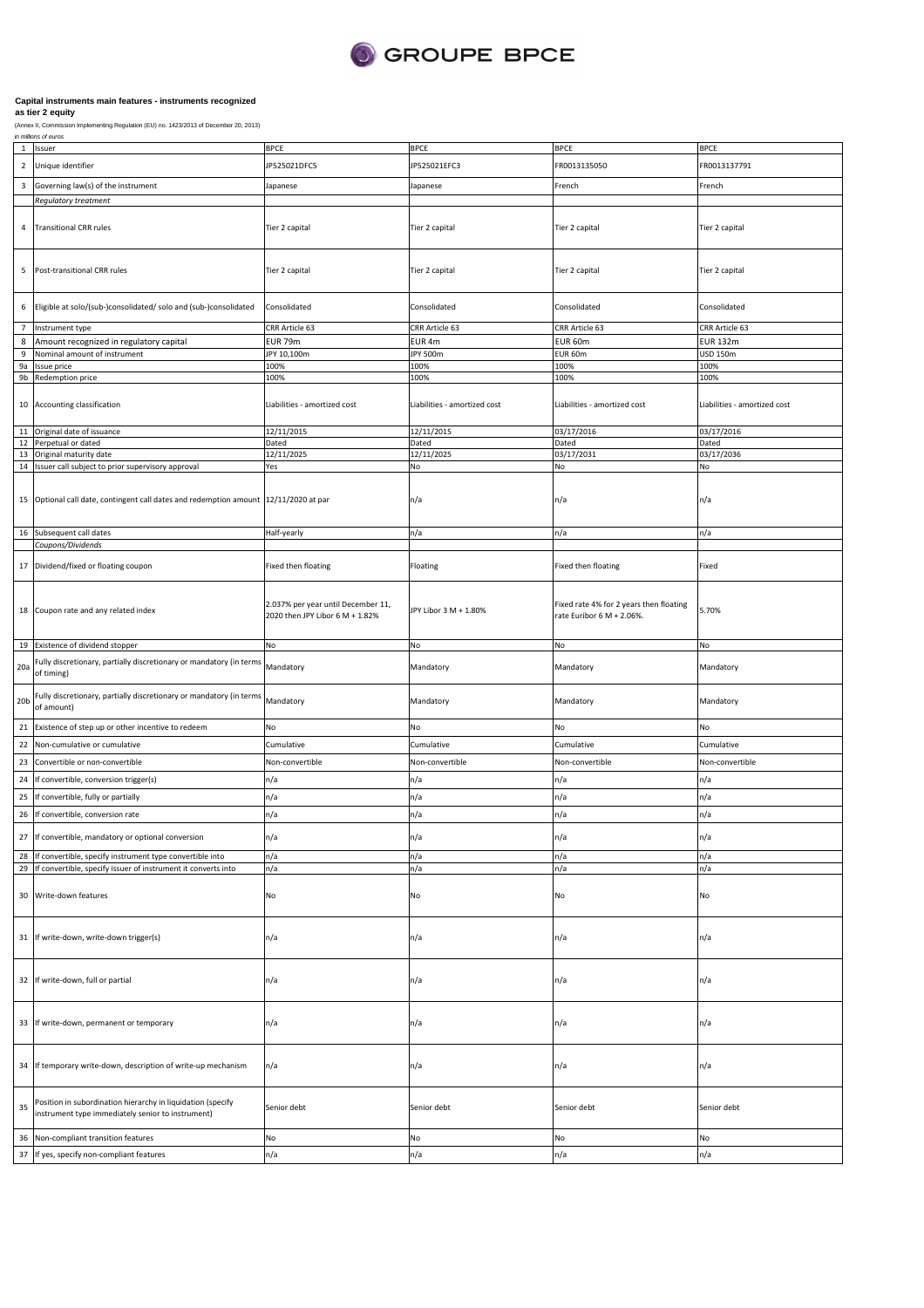

|                 | in millions of euros                                                              | <b>BPCE</b>                                 |                              |                              |                              |
|-----------------|-----------------------------------------------------------------------------------|---------------------------------------------|------------------------------|------------------------------|------------------------------|
| $\mathbf{1}$    | Issuer                                                                            |                                             | <b>BPCE</b>                  | <b>BPCE</b>                  | <b>BPCE</b>                  |
| $\overline{2}$  | Unique identifier                                                                 | 144A: US05578QAE35 / Reg S:<br>US05578UAE47 | FR0013162591                 | FR0013155009                 | FR0013179736                 |
|                 |                                                                                   |                                             |                              |                              |                              |
| 3               | Governing law(s) of the instrument                                                | New York State                              | French                       | French                       | French                       |
|                 | Regulatory treatment                                                              |                                             |                              |                              |                              |
|                 |                                                                                   |                                             |                              |                              |                              |
| $\sqrt{4}$      | <b>Transitional CRR rules</b>                                                     | Tier 2 capital                              | Tier 2 capital               | Tier 2 capital               | Tier 2 capital               |
|                 |                                                                                   |                                             |                              |                              |                              |
|                 |                                                                                   |                                             |                              |                              |                              |
|                 |                                                                                   |                                             |                              |                              |                              |
| 5               | Post-transitional CRR rules                                                       | Tier 2 capital                              | Tier 2 capital               | Tier 2 capital               | Tier 2 capital               |
|                 |                                                                                   |                                             |                              |                              |                              |
|                 |                                                                                   |                                             |                              |                              |                              |
| 6               | Eligible at solo/(sub-)consolidated/ solo and (sub-)consolidated                  | Consolidated                                | Consolidated                 | Consolidated                 | Consolidated                 |
|                 |                                                                                   |                                             |                              |                              |                              |
| $\overline{7}$  | Instrument type                                                                   | CRR Article 63                              | CRR Article 63               | CRR Article 63               | CRR Article 63               |
| 8               | Amount recognized in regulatory capital                                           | <b>EUR 658m</b>                             | <b>EUR 175m</b>              | <b>EUR 750m</b>              | EUR 83m                      |
| 9               | Nominal amount of instrument                                                      | USD 750m                                    | <b>USD 200m</b>              | <b>EUR 750m</b>              | <b>SGD 130m</b>              |
| 9a              | Issue price                                                                       | 99.995%                                     | 98.270%                      | 98.968%                      | 100%                         |
|                 | 9b Redemption price                                                               | 100%                                        | 100%                         | 100%                         | 100%                         |
|                 |                                                                                   |                                             |                              |                              |                              |
|                 |                                                                                   |                                             |                              |                              |                              |
|                 | 10 Accounting classification                                                      | Liabilities - amortized cost                | Liabilities - amortized cost | Liabilities - amortized cost | Liabilities - amortized cost |
|                 |                                                                                   |                                             |                              |                              |                              |
| 11              | Original date of issuance                                                         | 03/29/2016                                  | 05/03/2016                   | 04/22/2016                   | 06/03/2016                   |
| 12              | Perpetual or dated                                                                | Dated                                       | Dated                        | Dated                        | Dated                        |
| 13              | Original maturity date                                                            | 03/29/2026                                  | 05/03/2046                   | 04/22/2026                   | 06/03/2026                   |
|                 | 14 Issuer call subject to prior supervisory approval                              | No                                          | No                           | No                           | Yes                          |
|                 |                                                                                   |                                             |                              |                              |                              |
|                 |                                                                                   |                                             |                              |                              |                              |
|                 | 15 Optional call date, contingent call dates and redemption amount n/a            |                                             | n/a                          | n/a                          | 06/03/2021 at par            |
|                 |                                                                                   |                                             |                              |                              |                              |
|                 |                                                                                   |                                             |                              |                              |                              |
|                 | 16 Subsequent call dates                                                          | n/a                                         | n/a                          | n/a                          | No                           |
|                 | Coupons/Dividends                                                                 |                                             |                              |                              |                              |
|                 | 17 Dividend/fixed or floating coupon                                              | Fixed                                       | Fixed                        | Fixed                        | Fixed                        |
|                 |                                                                                   |                                             |                              |                              |                              |
|                 |                                                                                   |                                             |                              |                              |                              |
|                 |                                                                                   |                                             |                              |                              |                              |
|                 | 18 Coupon rate and any related index                                              | 4.875%                                      | 5.875%                       | 2.875%                       | 4.50% (ms5y+245)             |
|                 |                                                                                   |                                             |                              |                              |                              |
|                 |                                                                                   |                                             |                              |                              |                              |
|                 | 19 Existence of dividend stopper                                                  | No                                          | No                           | No                           | No                           |
|                 |                                                                                   |                                             |                              |                              |                              |
| 20a             | Fully discretionary, partially discretionary or mandatory (in terms               | Mandatory                                   | Mandatory                    | Mandatory                    | Mandatory                    |
|                 | of timing)                                                                        |                                             |                              |                              |                              |
|                 |                                                                                   |                                             |                              |                              |                              |
| 20 <sub>b</sub> | Fully discretionary, partially discretionary or mandatory (in terms<br>of amount) | Mandatory                                   | Mandatory                    | Mandatory                    | Mandatory                    |
|                 |                                                                                   |                                             |                              |                              |                              |
| 21              | Existence of step up or other incentive to redeem                                 | No                                          | No                           | No                           | No                           |
|                 |                                                                                   |                                             |                              |                              |                              |
| 22              | Non-cumulative or cumulative                                                      | Cumulative                                  | Cumulative                   | Cumulative                   | Cumulative                   |
| 23              | Convertible or non-convertible                                                    | Non-convertible                             | Non-convertible              | Non-convertible              | Non-convertible              |
|                 |                                                                                   |                                             |                              |                              |                              |
| 24              | If convertible, conversion trigger(s)                                             | n/a                                         | n/a                          | n/a                          | n/a                          |
| 25              | If convertible, fully or partially                                                | n/a                                         | n/a                          | n/a                          | n/a                          |
|                 |                                                                                   |                                             |                              |                              |                              |
| 26              | If convertible, conversion rate                                                   | n/a                                         | n/a                          | n/a                          | n/a                          |
|                 | 27 If convertible, mandatory or optional conversion                               |                                             |                              |                              | n/a                          |
|                 |                                                                                   | n/a                                         | n/a                          | n/a                          |                              |
|                 | 28 If convertible, specify instrument type convertible into                       | n/a                                         | n/a                          | n/a                          | n/a                          |
| 29              | If convertible, specify issuer of instrument it converts into                     | n/a                                         | n/a                          | n/a                          | n/a                          |
|                 |                                                                                   |                                             |                              |                              |                              |
|                 | 30 Write-down features                                                            | No                                          | No                           | No                           | No                           |
|                 |                                                                                   |                                             |                              |                              |                              |
|                 |                                                                                   |                                             |                              |                              |                              |
|                 |                                                                                   |                                             |                              |                              |                              |
|                 | 31 If write-down, write-down trigger(s)                                           | n/a                                         | n/a                          | n/a                          | n/a                          |
|                 |                                                                                   |                                             |                              |                              |                              |
|                 |                                                                                   |                                             |                              |                              |                              |
|                 |                                                                                   |                                             |                              |                              |                              |
|                 | 32 If write-down, full or partial                                                 | n/a                                         | n/a                          | n/a                          | n/a                          |
|                 |                                                                                   |                                             |                              |                              |                              |
|                 |                                                                                   |                                             |                              |                              |                              |
|                 | 33 If write-down, permanent or temporary                                          | n/a                                         | n/a                          | n/a                          | n/a                          |
|                 |                                                                                   |                                             |                              |                              |                              |
|                 |                                                                                   |                                             |                              |                              |                              |
|                 |                                                                                   |                                             |                              |                              |                              |
|                 | 34 If temporary write-down, description of write-up mechanism                     | n/a                                         | n/a                          | n/a                          | n/a                          |
|                 |                                                                                   |                                             |                              |                              |                              |
|                 |                                                                                   |                                             |                              |                              |                              |
|                 | Position in subordination hierarchy in liquidation (specify                       |                                             |                              |                              |                              |
| 35              | instrument type immediately senior to instrument)                                 | Senior debt                                 | Senior debt                  | Senior debt                  | Senior debt                  |
|                 |                                                                                   |                                             |                              |                              |                              |
| 36              | Non-compliant transition features                                                 | No                                          | No                           | No                           | No                           |
|                 |                                                                                   |                                             |                              |                              |                              |
| 37              | If yes, specify non-compliant features                                            | n/a                                         | n/a                          | n/a                          | n/a                          |